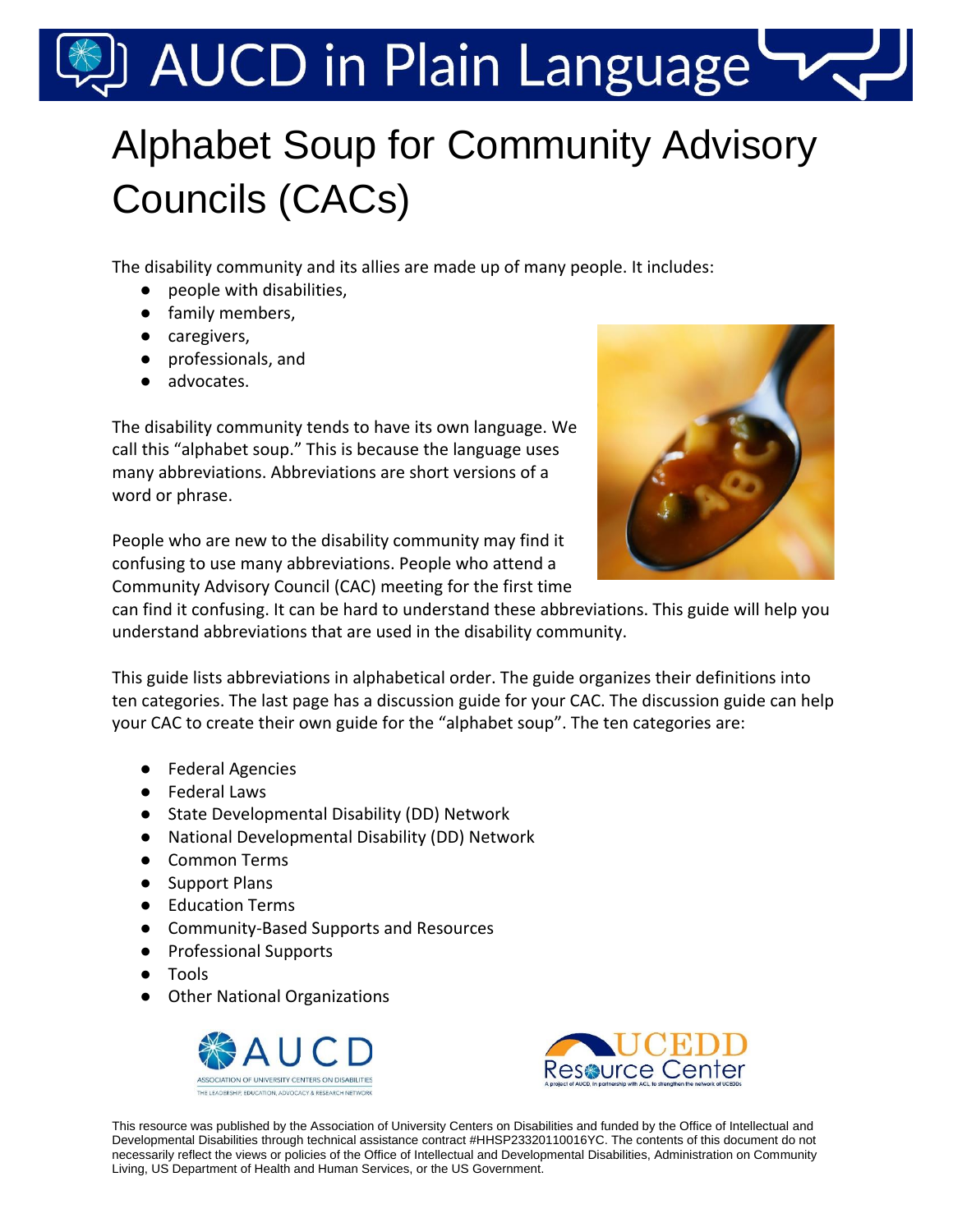| <b>Acronym</b>                                                                | <b>Page Definition</b><br><b>Found On</b> |
|-------------------------------------------------------------------------------|-------------------------------------------|
| AAIDD - American Association on Intellectual and Developmental Disabilities   | 24                                        |
| <b>ABA - Architectural Barriers Act</b>                                       | 7                                         |
| <b>ACLD - Association for Children with Learning Disabilities</b>             | 24                                        |
| <b>ADA - Americans with Disabilities Act</b>                                  | 7                                         |
| <b>ADL</b> - Activities of Daily Living                                       | 13                                        |
| <b>AoA</b> - Administration on Aging                                          | 5                                         |
| Arc, or The Arc                                                               | 24                                        |
| <b>ASA - Autism Society of America</b>                                        | 24                                        |
| <b>ASAN- Autistic Self Advocacy Network</b>                                   | 25                                        |
| <b>ASD - Autism Spectrum Disorder</b>                                         | 13                                        |
| <b>ASL - American Sign Language</b>                                           | 23                                        |
| <b>AUCD - Association of University Centers on Disabilities</b>               | 11                                        |
| <b>BWE - Blind Work Expenses</b>                                              | 19                                        |
| <b>CAC - Community Advisory Committee</b>                                     | 10                                        |
| <b>CMS - Centers for Medicare &amp; Medicaid Services</b>                     | 5                                         |
| CHIP - Children's Health Insurance Program                                    | 5                                         |
| <b>COLA - Cost of Living Adjustment</b>                                       | 19                                        |
| <b>COLA - Council on Leadership in Advocacy</b>                               | 11                                        |
| <b>COTA - Certified Occupational Therapist</b>                                | 21                                        |
| CP-Cerebral Palsy                                                             | 13                                        |
| DD - Developmental Delay                                                      | 13                                        |
| <b>DD-Developmental Disability</b>                                            | 14                                        |
| DD Act - Developmental Disabilities Assistance and Bill of Rights Act of 2000 | 7                                         |
| DD Council - Developmental Disabilities Councils                              | 10                                        |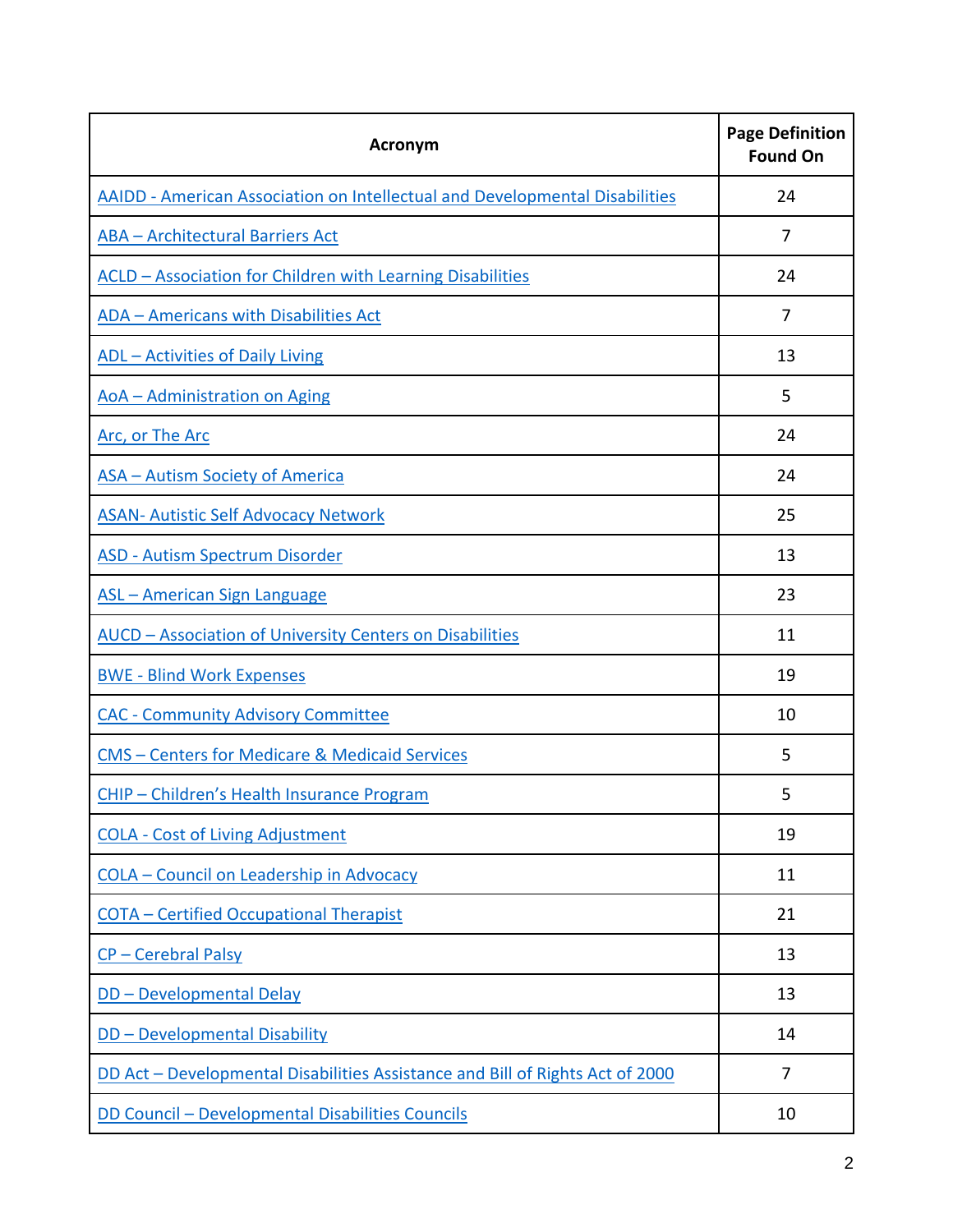| <b>DIAL</b> - Disability Information and Access Line                        | 25     |
|-----------------------------------------------------------------------------|--------|
| <b>DS - Disability Studies</b>                                              | 17     |
| <b>DSP - Direct Support Professional</b>                                    | 21     |
| <b>EC-Early Childhood</b>                                                   | 17     |
| <b>ECSE - Early Childhood Special Education</b>                             | 17     |
| <b>F2Fs - Family-to-Family Health Information Centers</b>                   | 25     |
| <b>FAPE - Free Appropriate Public Education</b>                             | 17     |
| FC - Facilitated Communication                                              | 23     |
| FERPA - Family Educational Rights and Privacy Act                           | 8      |
| <b>FSP - Family Support Plan</b>                                            | 16, 17 |
| <b>HCBS-Home and Community Based Services</b>                               | 5      |
| <b>HH, HOH - Hard of Hearing</b>                                            | 14     |
| <b>HI-Hearing Impaired</b>                                                  | 14     |
| <b>HMO - Health Maintenance Organization</b>                                | 19     |
| <b>IDDRC</b> - Intellectual and Developmental Disabilities Research Centers | 11     |
| <b>IDEA - Individuals with Disabilities Education Act</b>                   | 8      |
| <b>IEP - Individualized Education Plan</b>                                  | 16, 18 |
| <b>IFSP</b> - Individualized Family Service Plan                            | 16, 18 |
| <b>ILS - Independent Living Services Program</b>                            | 19     |
| <b>IRWE - Impairment-Related Work Expenses</b>                              | 19     |
| <b>IS - Intervention Specialist</b>                                         | 18, 21 |
| <b>ISP</b> - Individualized Service Plan                                    | 16     |
| LBPD - Library for the Blind and Physically Disabled                        | 20     |
| LD - Learning Disability or Learning Difference                             | 14     |
| LDA - Learning Disabilities Association                                     | 25     |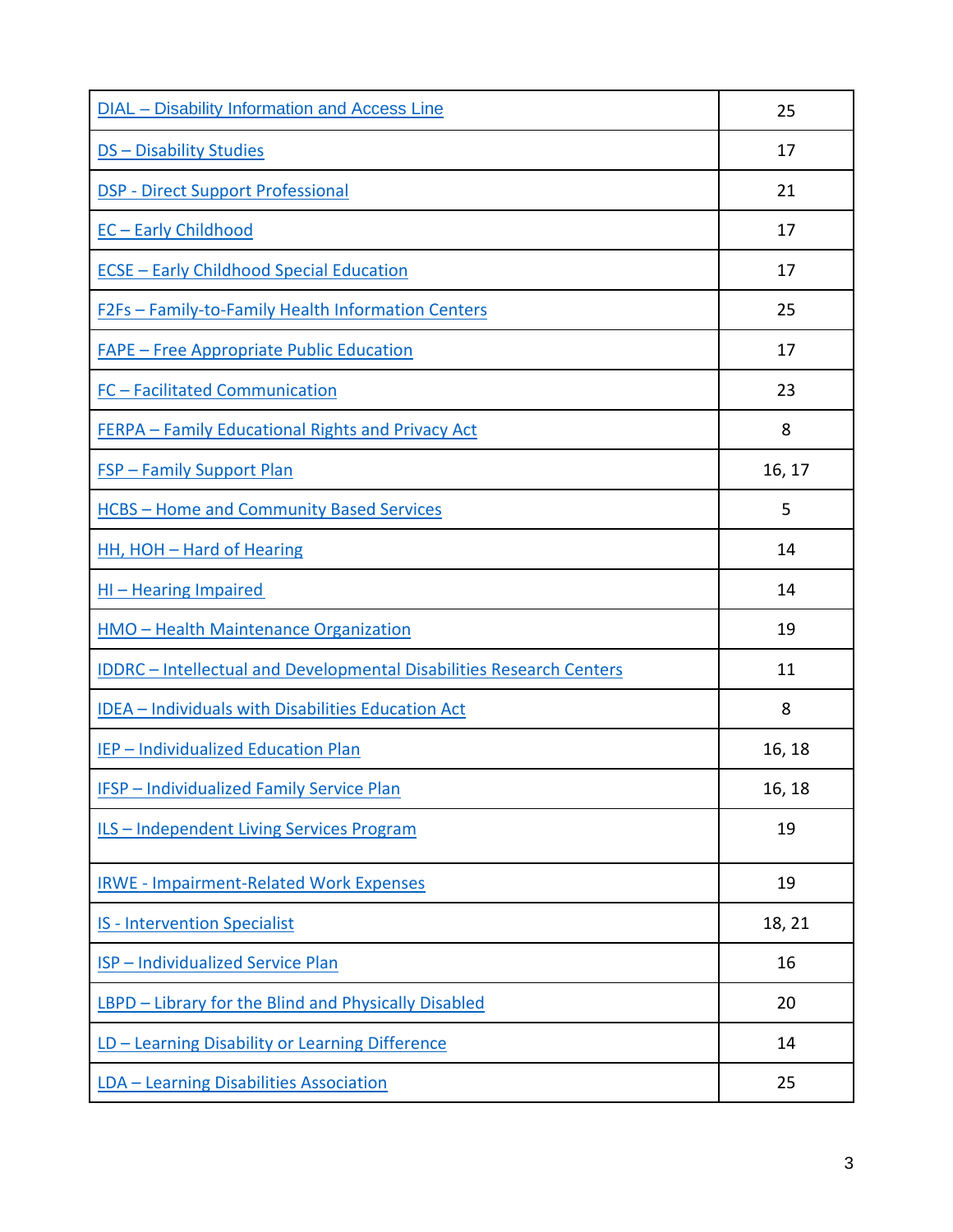| LEND - Leadership in Education in Neurodevelopmental and Related Disabilities | 11     |
|-------------------------------------------------------------------------------|--------|
| <b>LRE - Least Restrictive Environment</b>                                    | 18     |
| MCHB - Maternal and Child Health Bureau                                       | 5      |
| MH - Mental Health                                                            | 14     |
| MI-Mental Illness                                                             | 15     |
| NACDD - National Association of Councils on Developmental Disabilities        | 12     |
| NADS - National Association for Down Syndrome                                 | 25     |
| <b>NDRN - National Disabilities Rights Network</b>                            | 12     |
| <b>NDSC</b> - National Down Syndrome Congress                                 | 26     |
| <b>NDSS - National Down Syndrome Society</b>                                  | 26     |
| <b>NPIN - National Parent Information Network</b>                             | 26     |
| OSEP - Office of Special Education Programs                                   | 5      |
| OSERS - Office of Special Education and Rehabilitation Services               | 6      |
| OT - Occupational Therapy                                                     | 21     |
| P & A - Protection and Advocacy System                                        | 10     |
| <b>PASS - Plans for Achieving Self-Support</b>                                | 16     |
| <b>PCA - Personal Care Attendant</b>                                          | 20, 21 |
| <b>SABE - Self Advocates Becoming Empowered</b>                               | 26     |
| Section 503/504 - Sections of the Rehabilitation Act of 1973                  | 8      |
| <b>SE-Signed English</b>                                                      | 23     |
| SSA - Social Security Administration                                          | 6      |
| <b>SSDI - Social Security Disability Insurance</b>                            | 20     |
| <b>SSI - Supplemental Security Income</b>                                     | 20     |
| <b>SW-Social Worker</b>                                                       | 22     |
| <b>TBI - Traumatic Brain Injury</b>                                           | 15     |
| TDD - Telecommunication Device for the Deaf                                   | 24     |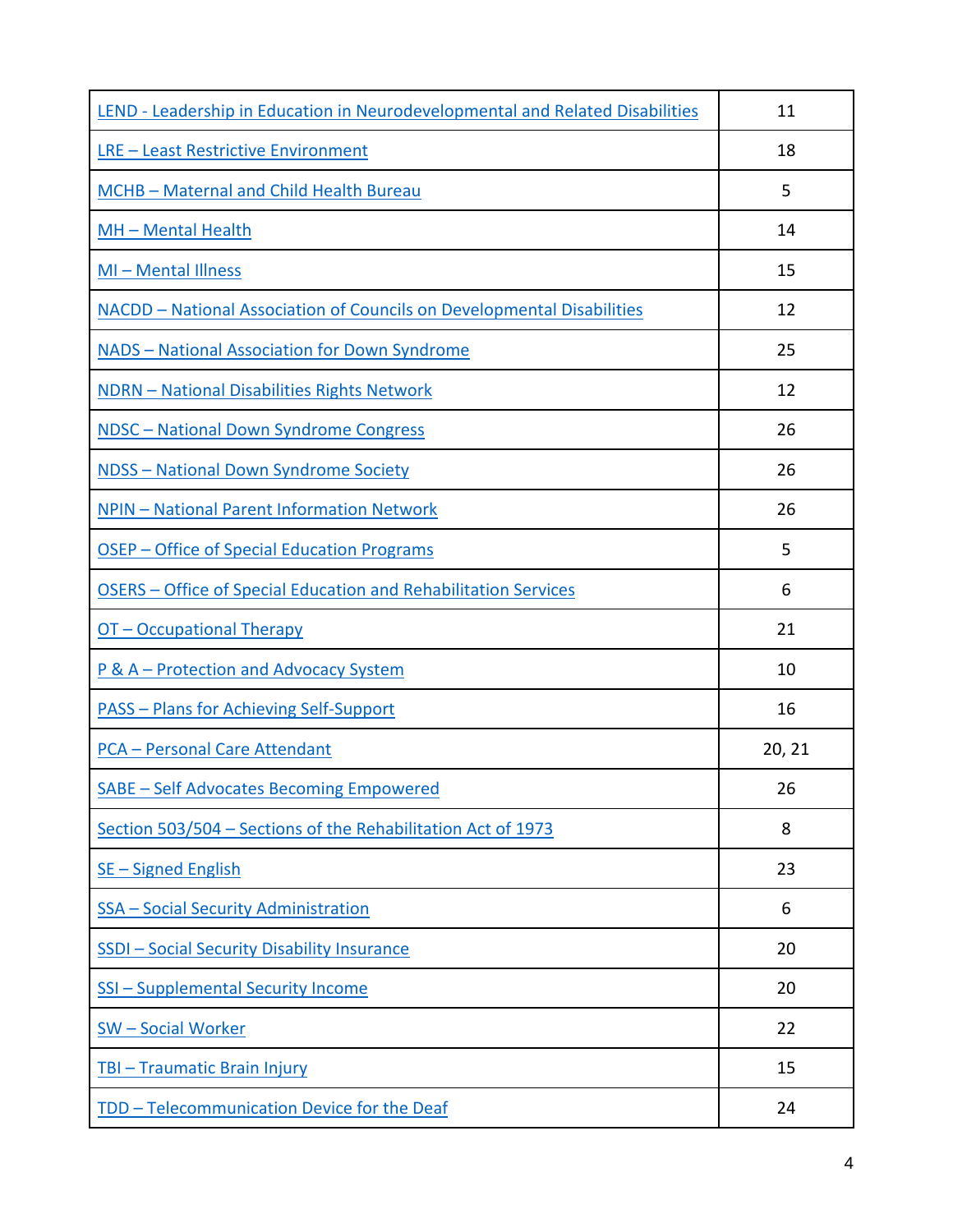| $TTY - Teletypewriter$                                                  | 24 |
|-------------------------------------------------------------------------|----|
| $TT - Text Telephone$                                                   | 24 |
| UCEDD - University Centers for Excellence in Developmental Disabilities | 9  |
| $VI - Visual Impairment$                                                | 15 |
| VR - Vocational Rehabilitation                                          | 22 |

## Federal Agencies

University Centers for Excellence in Developmental Disabilities (UCEDDs) work with many federal agencies. These federal agencies are listed below.

#### <span id="page-4-0"></span>AoA, or the Administration on Aging:

AoA provides home and community-based services (HCBS) to older people. This is possible because of programs funded by the Older Americans Act. Learn more about the AoA at https://acl.gov/about-acl/administration-aging.

#### <span id="page-4-1"></span>CMS, or the Centers for Medicare & Medicaid Services:

The mission of CMS is to ensure health care coverage is up-to-date, effective, and high quality. CMS manages Medicare, Medicaid, and the State Children's Health Insurance Program (CHIP). Learn more about CMS at [https://www.cms.gov/.](https://www.cms.gov/)

#### <span id="page-4-2"></span>MCHB, or the Maternal and Child Health Bureau:

The MCHB is part of the Health Resources Services Administration. The MCHB manages programs that improve the health of American mothers, infants, children, and teenagers. Learn more about the MCHB at [https://mchb.hrsa.gov/.](https://mchb.hrsa.gov/)

#### ODEP, or the Office of Disability Employment Policy

ODEP is a US government organization. ODEP works on policies and practices to improve the workplace for people with disabilities. Learn more at <https://www.dol.gov/agencies/odep/about>.

#### OIDD, or the Office of Intellectual and Developmental Disabilities:

OIDD is a United States (US) Government organization. OIDD is responsible for enacting the Developmental Disabilities (DD) Act. OIDD is part of the Administration on Disabilities (AoD), of the US Department of Health and Human Services. Learn more about OIDD at [https://acl.gov/about](https://acl.gov/about-acl/administration-disabilities)[acl/administration-disabilities](https://acl.gov/about-acl/administration-disabilities).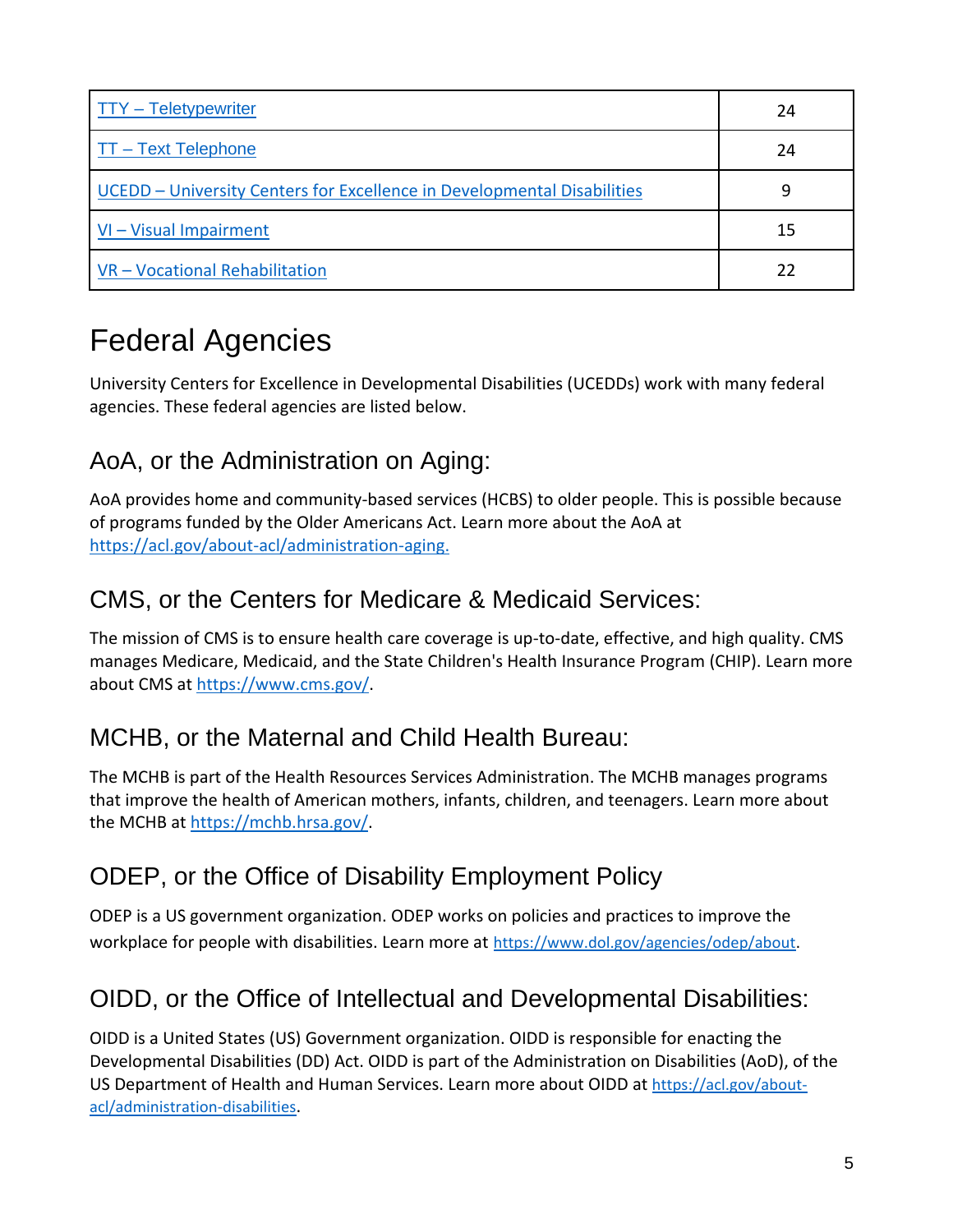#### <span id="page-5-0"></span>OSEP, or the Office of Special Education Programs:

OSEP supports many programs and projects. These programs and projects are approved by the Individuals with Disabilities Education Act (IDEA). They improve the education and health of infants, toddlers, children, and teenagers with disabilities. The US Department of Education's Office of Special Education and Rehabilitation Services includes OSEP. It also includes the National Institute on Disability and Rehabilitation Research, and the Rehabilitation Services Administration. Learn more about the OSEP at [https://www2.ed.gov/about/offices/list/osers/osep/programs.html.](https://www2.ed.gov/about/offices/list/osers/osep/programs.html)

#### <span id="page-5-1"></span>OSERS, or the Office of Special Education and Rehabilitation Services:

OSERS is within the US Department of Education. OSERS:

- supports programs that educate children with disabilities
- provides for rehabilitation, or therapies, of people with disabilities
- supports research to improve the lives of people with disabilities of all ages

<span id="page-5-2"></span>Learn more about OSERS at [https://www2.ed.gov/about/offices/list/osers/index.html.](https://www2.ed.gov/about/offices/list/osers/index.html)

#### SSA, or the Social Security Administration:

SSA manages benefits. These include:

- retirement,
- disability, and
- survivors benefits to workers and their families.

SSA also manages the Supplemental Security Income (SSI) program. SSA provides Social Security numbers. Learn more about SSA at [https://www.ssa.gov/.](https://www.ssa.gov/)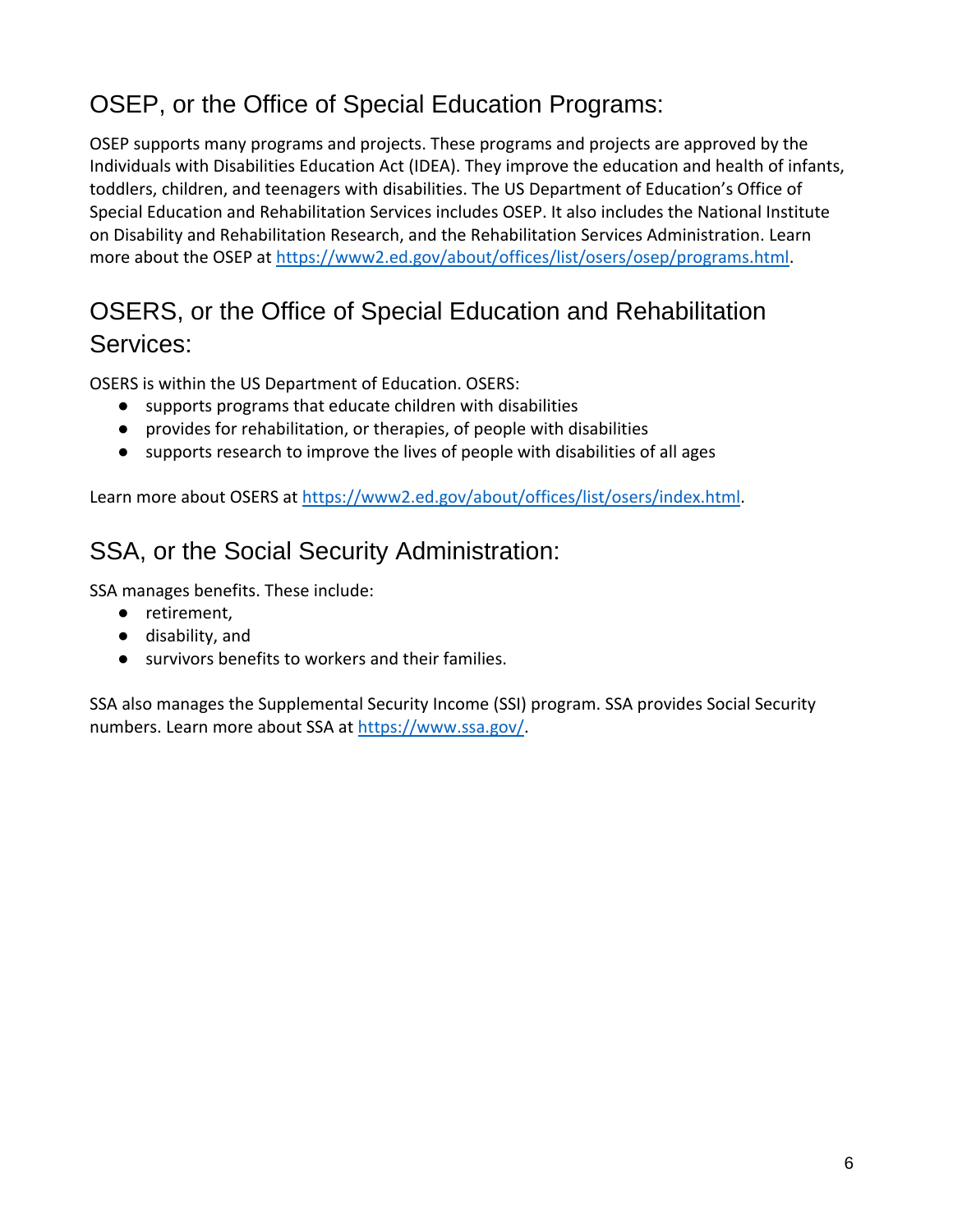## Federal Laws

<span id="page-6-0"></span>Federal laws that are important to the work of UCEDDs are listed below.

#### ABA, or the Architectural Barriers Act:

The ABA requires that buildings and facilities be accessible if they were:

- designed, built, or changed using money from the US government, or
- leased by US organizations after August 12, 1968.

Buildings covered by the law must meet accessibility standards. This includes making sure the following are accessible:

- Walkways
- Ramps
- Curb ramps
- Entrances
- Elevators
- Rest rooms

The ABA tells us how many of a certain item are required. This includes accessible parking spaces and where they are located, for example. These standards tell us how these things must be built. They also tell us how these things should be installed. This makes sure they can be used by everyone. Learn more about the ABA at [https://www.access-board.gov/law/aba.html.](https://www.access-board.gov/law/aba.html)

#### <span id="page-6-1"></span>ADA, or the Americans with Disabilities Act:

The ADA protects the civil rights of people with disabilities. These laws are similar to laws that protect peoples' race, color, sex, national origin, age, and religion. The ADA promises equal opportunity for people with disabilities in public spaces. This includes having a caregiver come with you to a doctor's appointment, for example. The ADA also promises equal opportunity for communications. This can include having documents in Braille for someone who needs it. The ADA also promises equal opportunity for people with disabilities in:

- Employment
- Transportation
- State and local government services

<span id="page-6-2"></span>Learn more about the ADA at [https://www.ada.gov/.](https://www.ada.gov/)

#### DD Act, or the Developmental Disabilities Assistance and Bill of Rights Act of 2000:

The DD Act contains four grant programs. These programs are designed to assist people with developmental disabilities. These programs help people with disabilities to:

- increase their independence,
- increase their productivity, and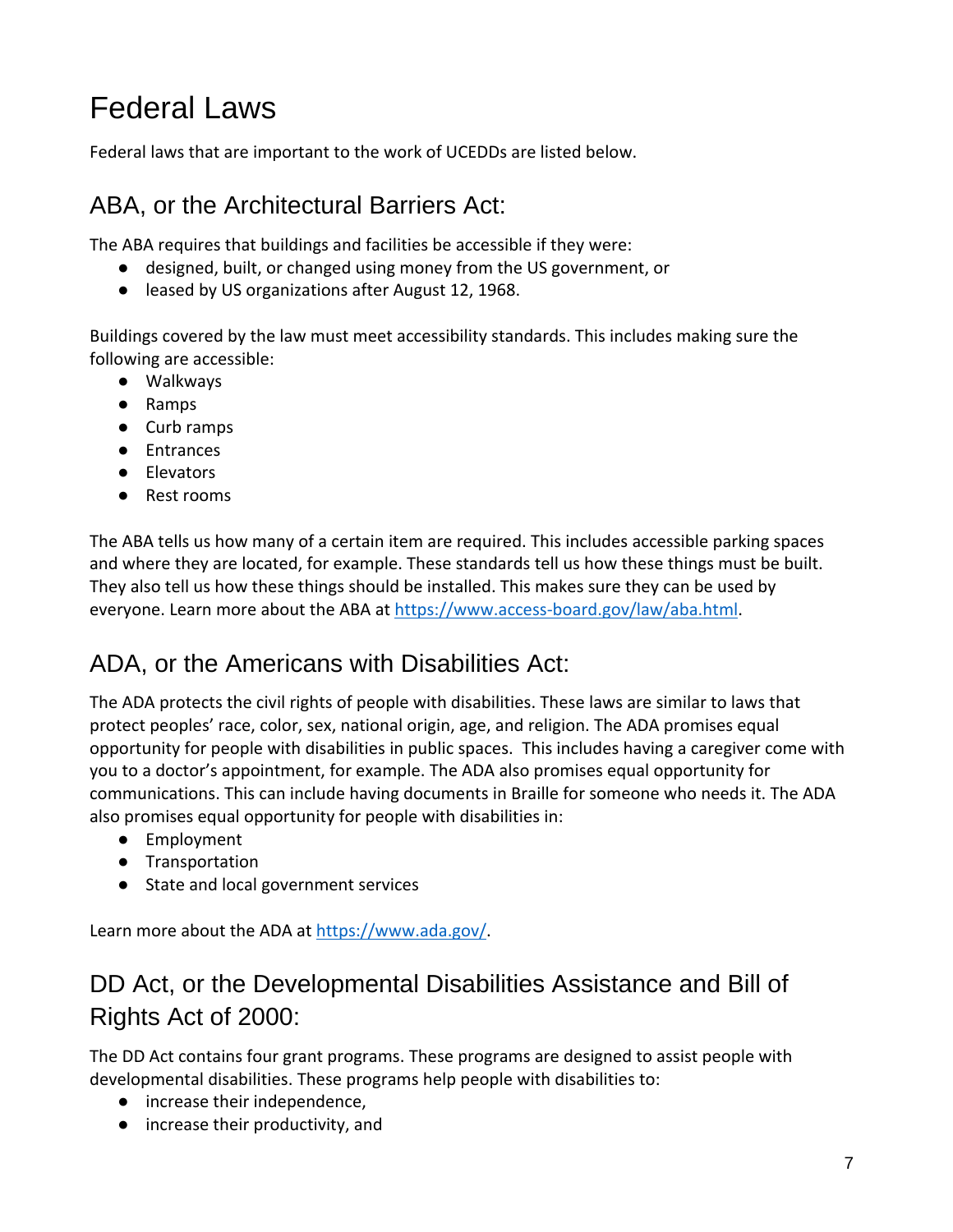● increase their inclusion in the community.

These four grant programs give money for:

- Development Disability (DD) Councils.
- Protection and Advocacy Systems (P & As).
- University Centers for Excellence in Developmental Disabilities (UCEDDs).
- Projects of National Significance.

Learn more about the DD Act at [https://acl.gov/about-acl/authorizing-statutes/developmental](https://acl.gov/about-acl/authorizing-statutes/developmental-disabilities-assistance-and-bill-rights-act-2000)[disabilities-assistance-and-bill-rights-act-2000](https://acl.gov/about-acl/authorizing-statutes/developmental-disabilities-assistance-and-bill-rights-act-2000) or by reading our [Easy Read explainer.](https://www.aucd.org/docs/publications/DD%20Act%20Plain%20Language_EasyRead.pdf)

#### <span id="page-7-0"></span>FERPA, or the Family Educational Rights and Privacy Act:

FERPA is a Federal law that protects the privacy of student education information. FERPA gives parents certain rights with their children's education records. The student gets these rights when they turn 18. They also get these rights if they go to a school after high school. These students are called eligible students.

- Parents or students aged 18 and older have the right to look at the student's education records.
- Parents or students aged 18 and older have the right to ask a school to correct information that might be wrong. If the school decides not to change the record, a formal hearing can be requested.
- Parents or students aged 18 and older can ask for information from a student's education record. Schools must usually have written permission to do this.

<span id="page-7-1"></span>Learn more about FERPA at [http://www.ed.gov/policy/gen/guid/fpco/ferpa/index.html.](http://www.ed.gov/policy/gen/guid/fpco/ferpa/index.html)

#### IDEA, or the Individuals with Disabilities Education Act:

IDEA was originally called the EHA in 1975. EHA stood for the Education of Handicapped Children Act. IDEA is the US's special education law. It makes sure that children with disabilities can have free public education in the least restrictive environment. IDEA guides how states and schools provide special education and related services. It affects more than six million children with disabilities. Learn more about IDEA at [https://sites.ed.gov/idea/about-idea/.](https://sites.ed.gov/idea/about-idea/)

#### <span id="page-7-2"></span>Section 503/504, or the Sections of the Rehabilitation Act of 1973:

Section 503 is a part of the Rehabilitation Act of 1973. Section 503 applies to anyone getting money from the US Government. It prevents them from discriminating against people with disabilities who are qualified for certain jobs. Section 503 gives affirmative action for people with disabilities. Section 504 is also a part of the Rehabilitation Act of 1973. Section 504 prevents discrimination of people with disabilities. It does this in programs and activities that receive money from the US government. Learn more about Section 503/504 at

[https://www.dol.gov/general/topic/discrimination/disabilitydisc.](https://www.dol.gov/general/topic/discrimination/disabilitydisc)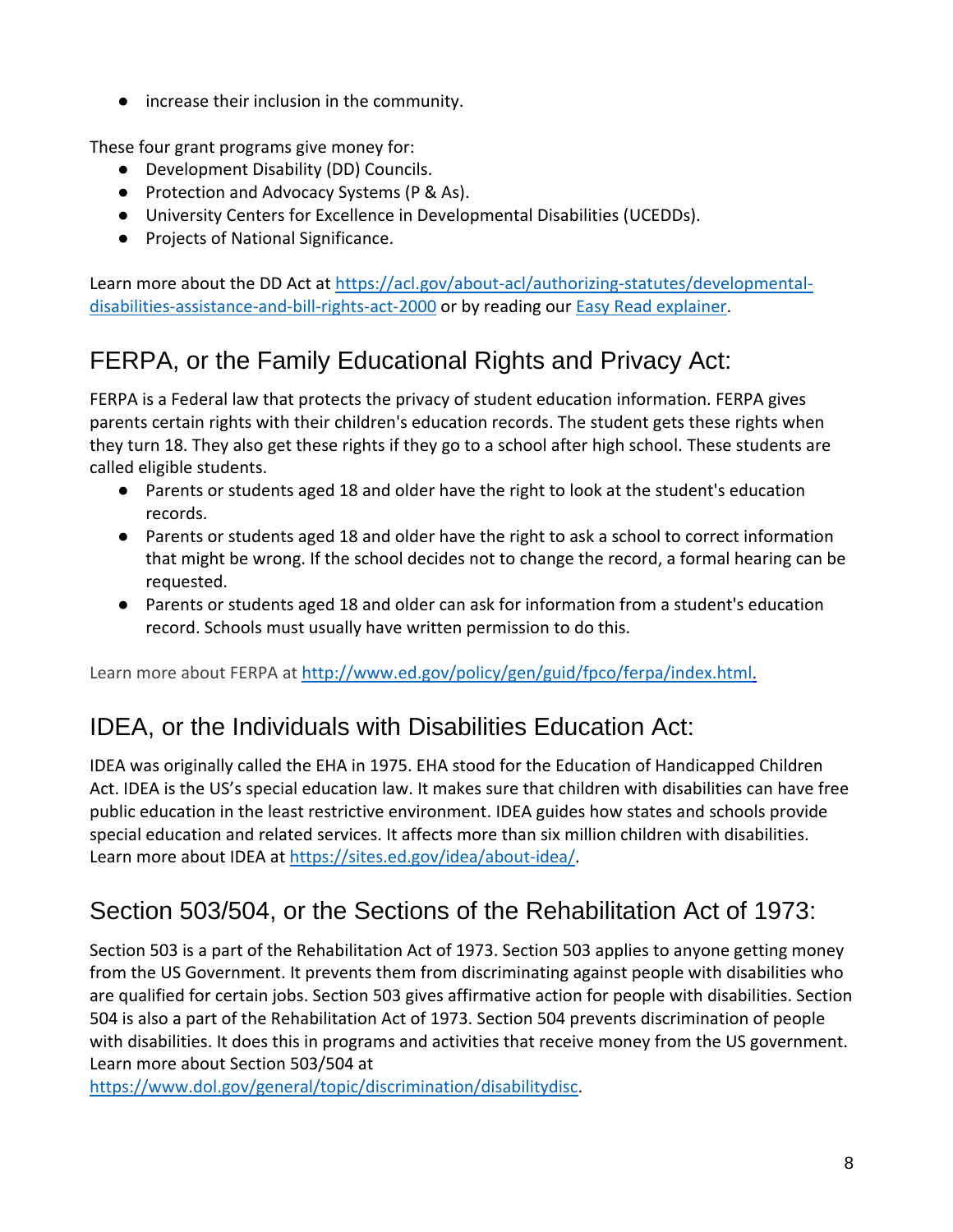## State Developmental Disability (DD) Network

The Developmental Disabilities (DD) Act states that every US state and territory must have each of the programs described below. The links below can help you find:

- The University Center for Excellence in Developmental Disabilities (UCEDD) in your state or territory.
- The Protection & Advocacy System (P & A) in your state or territory.
- The Developmental Disability (DD) Council in your state or territory.



#### <span id="page-8-0"></span>UCEDD, or University Centers for Excellence in Developmental Disabilities:

Since 1963, UCEDDs have been working to accomplish a shared vision. This vision is one where all Americans participate fully in their communities. This includes Americans with disabilities. Key parts of this shared vision include:

- Independence
- Productivity
- Community inclusion

Today, there are 67 UCEDDs. There is at least one in every US state and territory. They are located in university settings. UCEDDs work with:

- people with disabilities and members of their families,
- state and local government agencies, and
- community providers.

UCEDDs work on projects that offer:

- training,
- technical assistance,
- service,
- research, and
- information sharing.

Learn more by reading our [easy read explainer about UCEDDs](https://www.aucd.org/docs/publications/brochures/The%20UCEDD%20Framework_easyread.pdf) and [what is a UCEDD?](https://www.youtube.com/watch?v=_NBSh220HxA) video.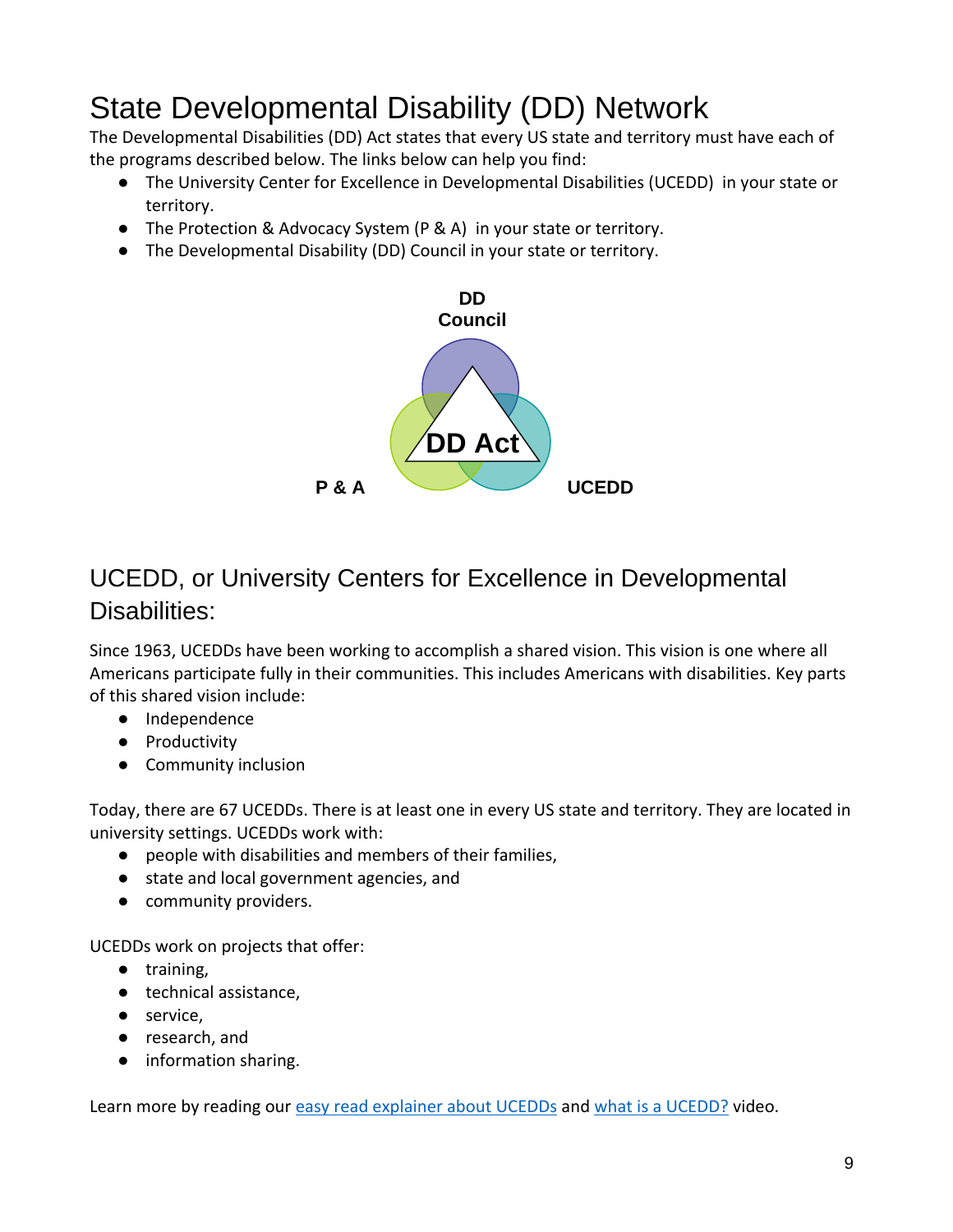#### <span id="page-9-0"></span>CAC- Community Advisory Committee

CACs work with UCEDDs to help them meet their goals and mission. CACs are made up of over half of people with disabilities. They also include disability-led community groups. They work with the UCEDD director on a plan for the UCEDD over five years. Learn more about CACs at <https://www.aucd.org/urc/Resources/Consumer-Advisory-Committee>

#### <span id="page-9-2"></span>P & A, or Protection and Advocacy Systems:

P&As are located across the US. They are agencies that help to protect the rights of people with disabilities. P & As have the power to legally represent people with disabilities. P & As also provide other advocacy services. Find P & A systems in each state and territory at [https://acl.gov/programs/aging-and-disability-networks/state-protection-advocacy-systems.](https://acl.gov/programs/aging-and-disability-networks/state-protection-advocacy-systems)

#### <span id="page-9-1"></span>DD Council, or Developmental Disabilities Council:

DD Councils were formed by the Developmental Disability (DD) Act. DD Councils focus on the most important needs of people with disabilities in their state or territory. They develop new ways to meet these needs. DD Councils also support the rights of people with disabilities. Find DD Councils in each state and territory at [https://www.nacdd.org/councils/.](https://www.nacdd.org/councils/)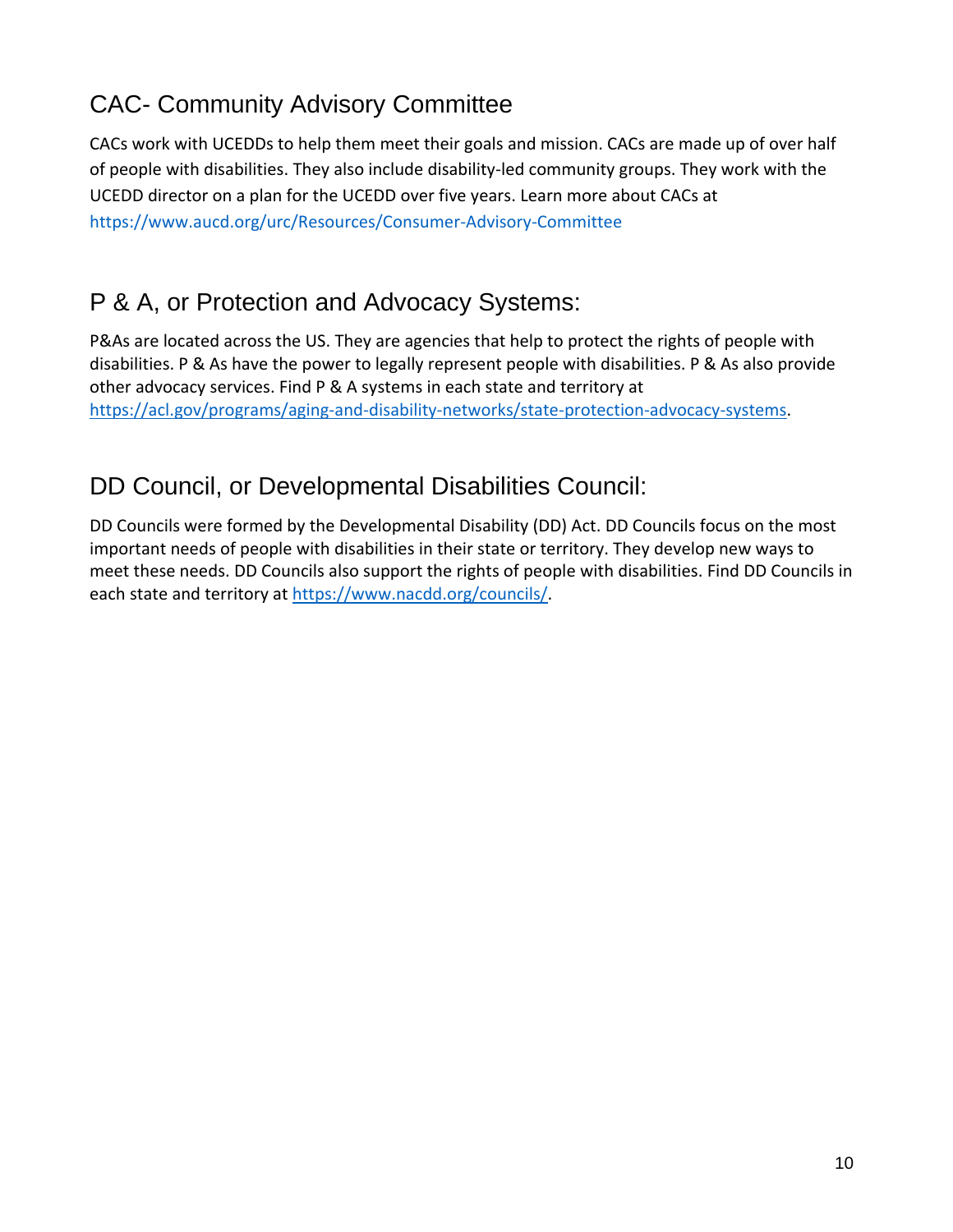## National Developmental Disability (DD) Network

<span id="page-10-0"></span>The organizations of the UCEDDs, P & As, and DD Councils are listed below.

#### AUCD, or the Association of University Centers on Disabilities:

AUCD was founded in 1967. AUCD is a non-profit organization that supports all university centers on disabilities. These include:

- UCEDDs,
- Leadership Education in Neurodevelopmental and Related Disabilities (LENDs), and
- Intellectual and Developmental Disabilities Research Centers (IDDRCs).

The mission of AUCD is to advance policy and practice. AUCD does this for and with people with disabilities, their families, and communities. AUCD supports its members to take part in research, education, and service. These activities support independence, productivity, and good quality of life. Learn more at<https://www.aucd.org/> or read our [easy read brochure about AUCD.](https://www.aucd.org/docs/publications/brochures/AUCD%20Brochure%20Easy%20Read.pdf)

#### <span id="page-10-1"></span>COLA, or the Council on Leadership in Advocacy**:**

COLA is made up of people with disabilities from each UCEDD across the AUCD network. COLA helps AUCD to advance policy and practice. COLA does this for and with people with disabilities, their families, and communities. Learn more at [https://www.aucd.org//template/page.cfm?id=41](https://www.aucd.org/template/page.cfm?id=41)

#### <span id="page-10-2"></span>IDDRCs, or Intellectual and Developmental Disabilities Research Centers:

IDDRCs prevent and treat disabilities through research. They are the world's largest group of scientific experts in intellectual and developmental disabilities. Learn more about IDDRCs at [https://www.aucd.org/ddrcportal/template/index.cfm.](https://www.aucd.org/ddrcportal/template/index.cfm)

#### <span id="page-10-3"></span>LEND, or Leadership in Education in Neurodevelopmental and Related Disabilities**:**

A LEND is a training program to improve the health of infants, children, and teenagers with disabilities. Participants are usually from different professional backgrounds. Participants can also have lived experience with a disability. Learn more about LEND at [https://www.aucd.org/template/page.cfm?id=473.](https://www.aucd.org/template/page.cfm?id=473)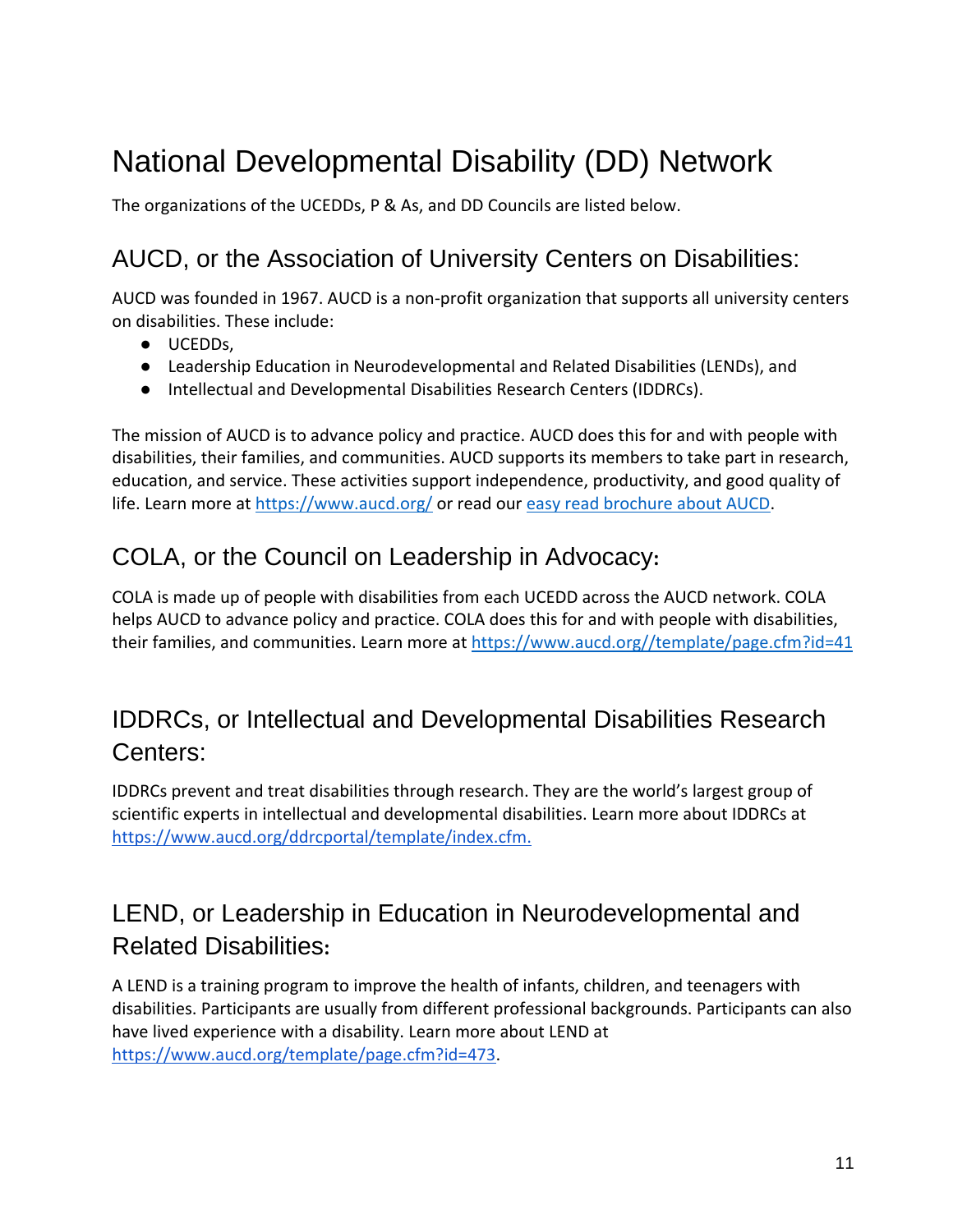#### <span id="page-11-0"></span>NACDD, or the National Association of Councils on Developmental Disabilities:

NACDD gives support and assistance to state DD Councils. The NACDD guides state DD Councils as they provide services and supports. DD Councils provide services and supports to people with disabilities and their families. Learn more at [https://www.nacdd.org/.](https://www.nacdd.org/)

#### <span id="page-11-1"></span>NDRN, or the National Disabilities Rights Network*:*

NDRN is a nonprofit organization. P & As and Client Assistant Programs for people with disabilities are a part of the NDRN. The NDRN works to create inclusive communities. This means people with disabilities have equal opportunity to live self-determined lives. The NDRN does this by providing:

- training,
- technical assistance,
- legal support, and
- legislative advocacy.

Learn more at [https://www.ndrn.org/.](https://www.ndrn.org/)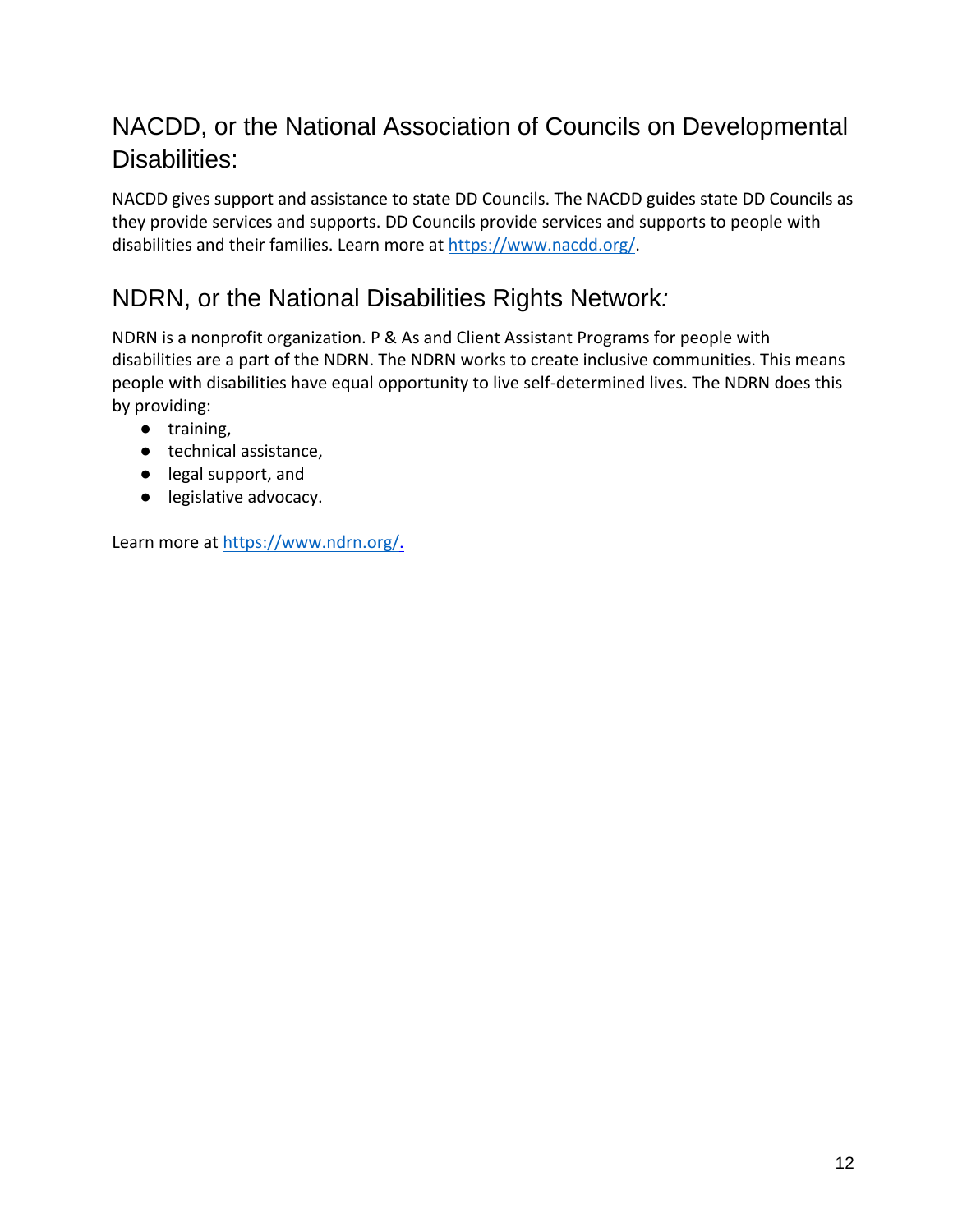## Common Terms

<span id="page-12-0"></span>Words that may be commonly used in the work of UCEDDs are listed below.

#### ADL, or Activities of Daily Living:

ADLs are basic tasks of everyday life. These can include things such as:

- eating,
- bathing,
- dressing, and
- going to the bathroom.

When people are unable to do ADLs, they need help from other people. They may also need helpful equipment to do ADLs. People of all ages may have problems with ADLs. But, people who have physical or psychological needs may need more help. People who are older may also need more help with ADLs. Learn more at [https://aspe.hhs.gov/reports/measuring-activities-daily](https://aspe.hhs.gov/reports/measuring-activities-daily-living-comparisons-across-national-surveys-0)[living-comparisons-across-national-surveys-0.](https://aspe.hhs.gov/reports/measuring-activities-daily-living-comparisons-across-national-surveys-0)

#### <span id="page-12-1"></span>ASD, or Autism Spectrum Disorder:

ASD is a developmental disability. People with ASD may communicate, learn, and interact with other people differently. Some people with ASD need help with day to day activities but some do not. Learn more at [https://www.cdc.gov/ncbddd/autism/facts.html.](https://www.cdc.gov/ncbddd/autism/facts.html)

#### <span id="page-12-2"></span>CP, or Cerebral Palsy:

CP is a disorder that affects a person's ability to move. CP usually appears in the first few years of life. There are many different symptoms of CP. A person with CP may have a hard time with:

- Fine motor skills, like writing or cutting with scissors.
- Balance and walking.

A person with CP may not be able to control movements their body makes. They may not be able to control their hands. Symptoms of CP can be very different for each person. The symptoms of CP can even change during a person's lifetime. Learn more at [https://ucp.org/.](https://ucp.org/)

#### <span id="page-12-3"></span>DD, or Developmental Delay:

A DD happens when a child is delayed in achieving one or more milestones. An example of a milestone is rolling over or walking. DDs may affect a child's speech, communication, and social skills. It can also affect a child's motor skills, like holding a pencil or jumping. DDs should be found as soon as possible by a health professional. Learn more at [https://www.parentcenterhub.org/dd/.](https://www.parentcenterhub.org/dd/)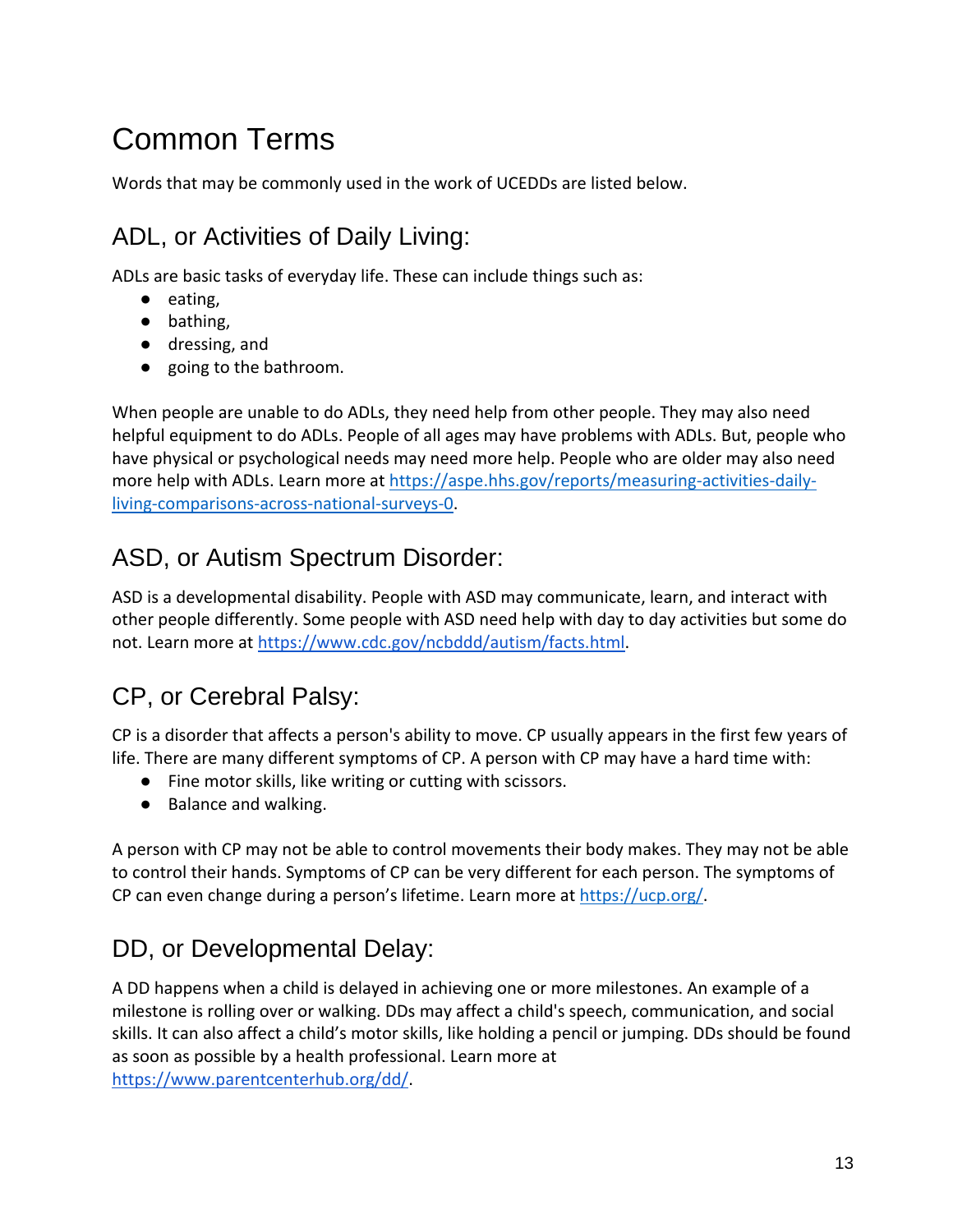#### <span id="page-13-0"></span>DD, or Developmental Disability:

Developmental disabilities, or DDs, are physical or mental impairments that begin before age 22. A DD can change a person's ability to do at least three of the following:

- 1. Take care of themselves, like dress, bathe, and eat
- 2. Speak and be understood clearly
- 3. Learn
- 4. Walk and move around
- 5. Make decisions
- 6. Live on their own
- 7. Earn and manage money received from a job

<span id="page-13-1"></span>Learn more at [https://www.cdc.gov/ncbddd/developmentaldisabilities/facts.html.](https://www.cdc.gov/ncbddd/developmentaldisabilities/facts.html)

#### HH, HOH, or Hard of Hearing:

HH or HOH describe hearing loss. Hearing loss can be mild to severe. Most people who are HOH communicate by using their voice. Some people who are HOH learn sign language. People who are HOH can still participate in their community. They usually do this by using a hearing aid, speech reading, and assistive communication devices. Assistive communication devices help people with communicating. Learn more at [https://www.washington.edu/doit/deaf-or-hard](https://www.washington.edu/doit/deaf-or-hard-hearing)[hearing.](https://www.washington.edu/doit/deaf-or-hard-hearing)

#### <span id="page-13-2"></span>HI, or Hearing Impaired:

HI is when hearing is affected by a disease, disorder, or injury. Hearing impairments can begin when a person is born. They can also begin in childhood or adulthood. There are many causes of hearing impairment. The biggest single cause is age. This is called age-related hearing loss. Learn more at [https://www.washington.edu/doit/how-are-terms-deaf-deafened-hard-hearing-and](https://www.washington.edu/doit/how-are-terms-deaf-deafened-hard-hearing-and-hearing-impaired-typically-used)[hearing-impaired-typically-used.](https://www.washington.edu/doit/how-are-terms-deaf-deafened-hard-hearing-and-hearing-impaired-typically-used)

#### <span id="page-13-3"></span>LD, or Learning Disability or Learning Difference:

A child with a LD learns differently than their classmates. They may have a hard time learning compared to children without a LD. Children with a LD may need help with reading, math, writing, or speaking. A child with a LD can feel a disconnect between their ability and achievements without help.

#### <span id="page-13-4"></span>MH, or Mental Health:

Mental health includes our emotional well-being. It also includes our psychological and social well-being. It affects how we think, feel, and act. It also helps determine how we:

- handle stress,
- relate to others, and
- make choices.

[Learn](about:blank) more at [https://www.mentalhealth.gov/basics/what-is-mental-health.](https://www.mentalhealth.gov/basics/what-is-mental-health)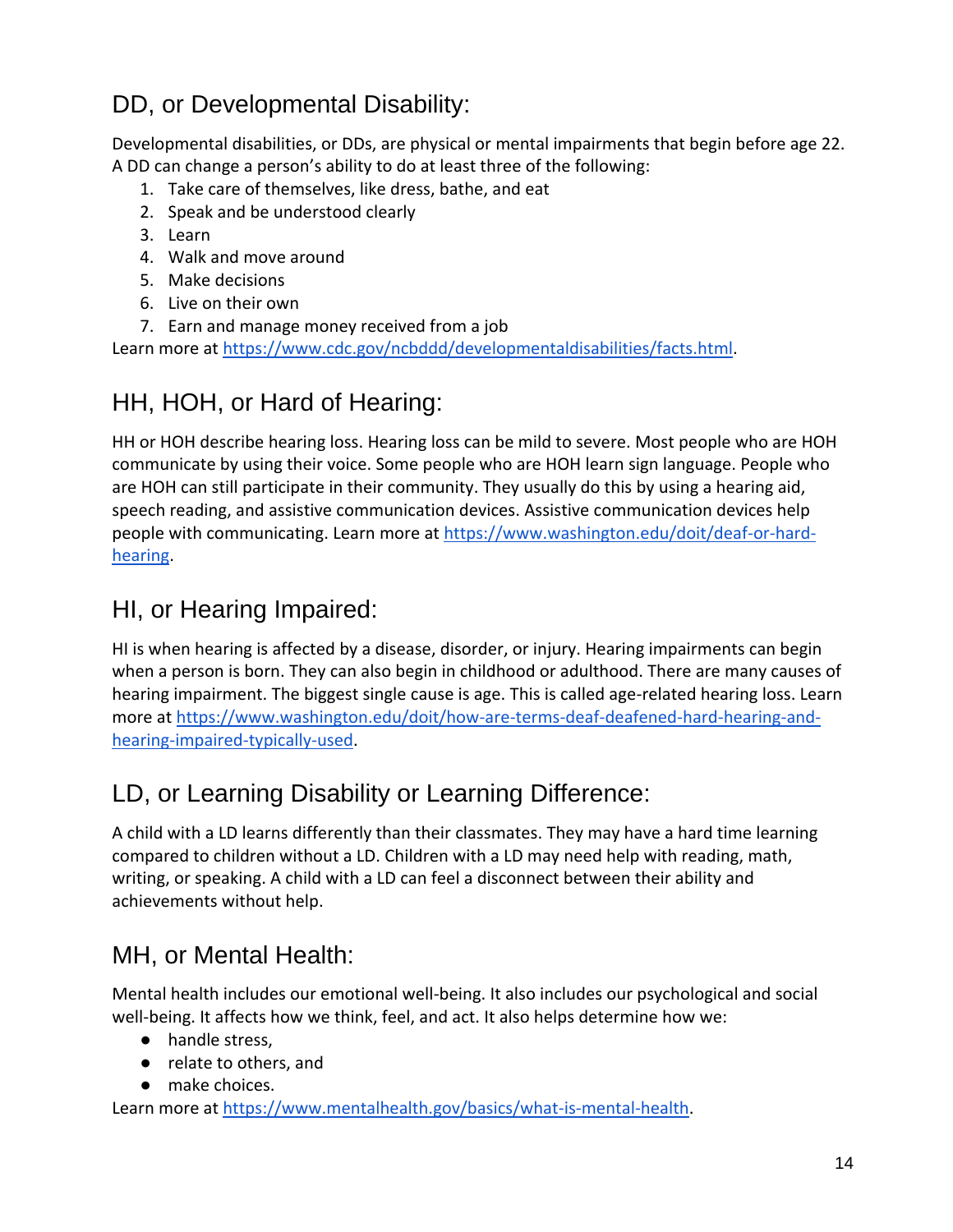#### <span id="page-14-0"></span>MI, or Mental Illness:

MI is a health condition that involves changes in emotion, thinking, or behavior. MI can also be a combination of these. A person with a MI may feel distressed. They may also have problems getting along in social, work or family activities. Some examples of MIs include:

- Depression
- Bipolar disorder
- Attention-deficit and hyperactivity disorder
- Anxiety disorders
- Eating disorders
- Schizophrenia
- Behavior disorders.

<span id="page-14-1"></span>Learn more at [https://www.psychiatry.org/patients-families/what-is-mental-illness.](https://www.psychiatry.org/patients-families/what-is-mental-illness)

#### TBI, or Traumatic Brain Injury:

TBI is caused when a force damages brain tissue. Some causes of TBI are:

- Car accidents
- Acts of violence
- Falling down
- Sports injuries
- Lightning strikes
- Electric shocks
- Blows to the head
- During birth

TBI can happen without any signs of physical trauma. Memory and personality changes are common among people with a brain injury. Mood swings and fatigue are also common. Learn more at [http://www.headinjury.com/tbitypes.htm#tauamatic.](http://www.headinjury.com/tbitypes.htm#tauamatic)

#### <span id="page-14-2"></span>VI, or Visual Impairment:

VIs include people:

- who have been blind since birth,
- become blind over time, or
- who can partially see.

VI describes any kind of vision loss. This can include someone who cannot see at all. It can also include someone who has lost part of their vision. It can also include someone who has a reduced field of vision.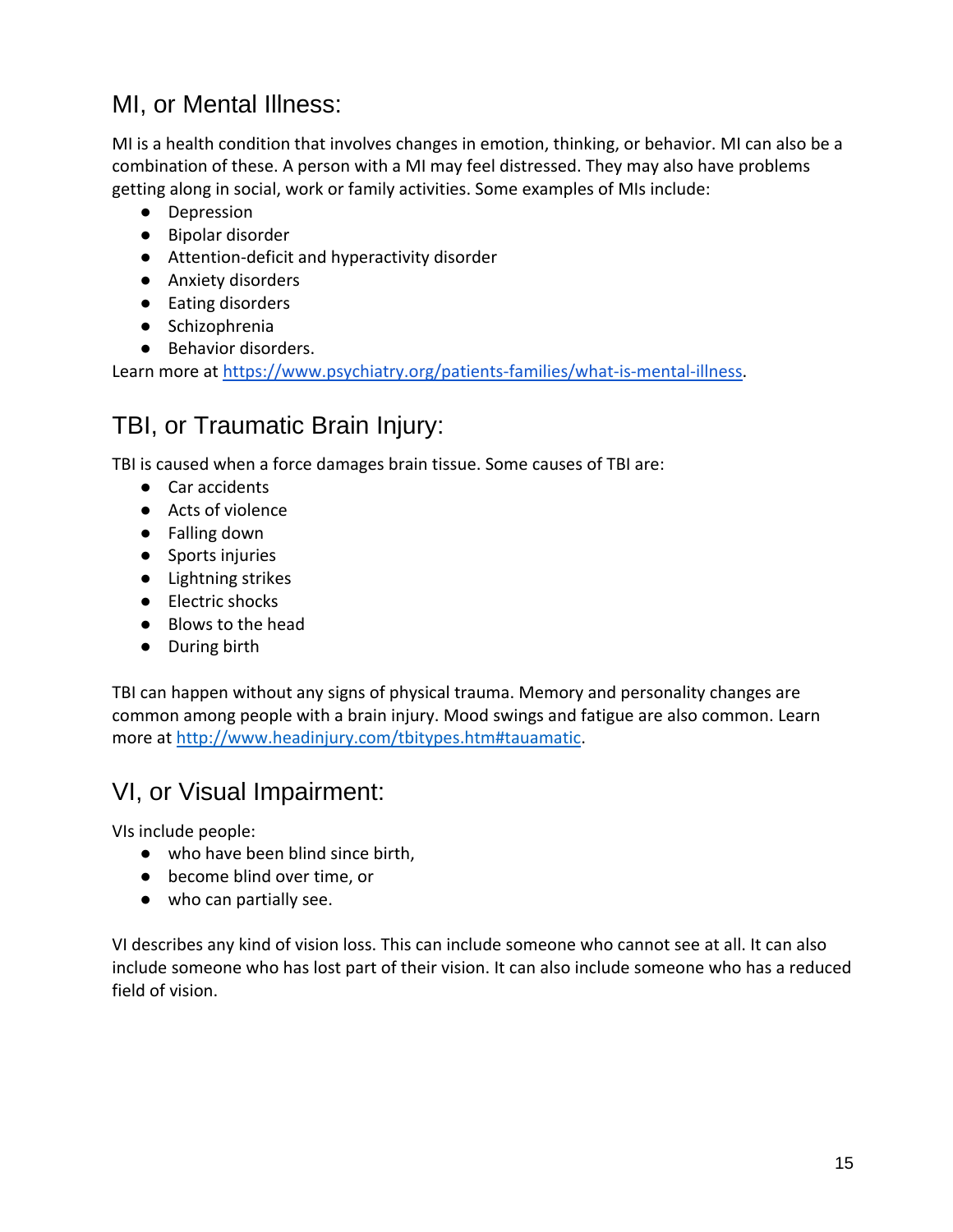## Support Plans

People with disabilities and their families may use different types of support plans. These plans are listed below.

#### <span id="page-15-0"></span>FSP, or Family Support Plan:

The FSP process begins when a child enters an Early Intervention Program. The FSP is a written document. It is based on family concerns and priorities. The FSP also considers evaluations from other professionals. These professionals know and help with the care of the person. The FSP describes what services and supports are needed. The services and supports help the child and family meet the needs of their daily lives.

#### IEP, or Individualized Education Plan:

An IEP describes the educational goals for a child with a disability. The goals are set for each school year. An IEP is made by the child's parents or caretakers, teachers, and support staff. The goals in an IEP can usually be met in a school environment. Sometimes the goals are met in a special resource room in the school. Learn more at [https://www2.ed.gov/parents/needs/speced/iepguide/index.html.](https://www2.ed.gov/parents/needs/speced/iepguide/index.html)

#### IFSP, or Individualized Family Service Plan:

An IFSP helps guide the early intervention process for children with disabilities and their families. The IFSP has information about the services needed for the child's development. It also describes how the family or caretaker can help. Family members or caretakers and service providers work together during the IFSP process. They do this to plan, implement, and evaluate these services. Learn more at [https://www.michiganallianceforfamilies.org/ifsp/.](https://www.michiganallianceforfamilies.org/ifsp/)

#### <span id="page-15-1"></span>ISP, or Individualized Service Plan:

The ISP is a written personal plan for a person with a disability who receives services. The ISP lists what type of help the person wants and needs to achieve their life goals.

#### <span id="page-15-2"></span>PASS, or Plans for Achieving Self-Support:

A PASS is a plan for the future. It lets a person with a disability use their own money or other things they own to reach work goals. For example, a person could set aside money to:

- buy a house,
- go to school, or
- get training for a job.

The job that they want should allow them to earn enough money to live. It should be enough to lower the need for Social Security and Supplemental Security Income (SSI) benefits. A PASS helps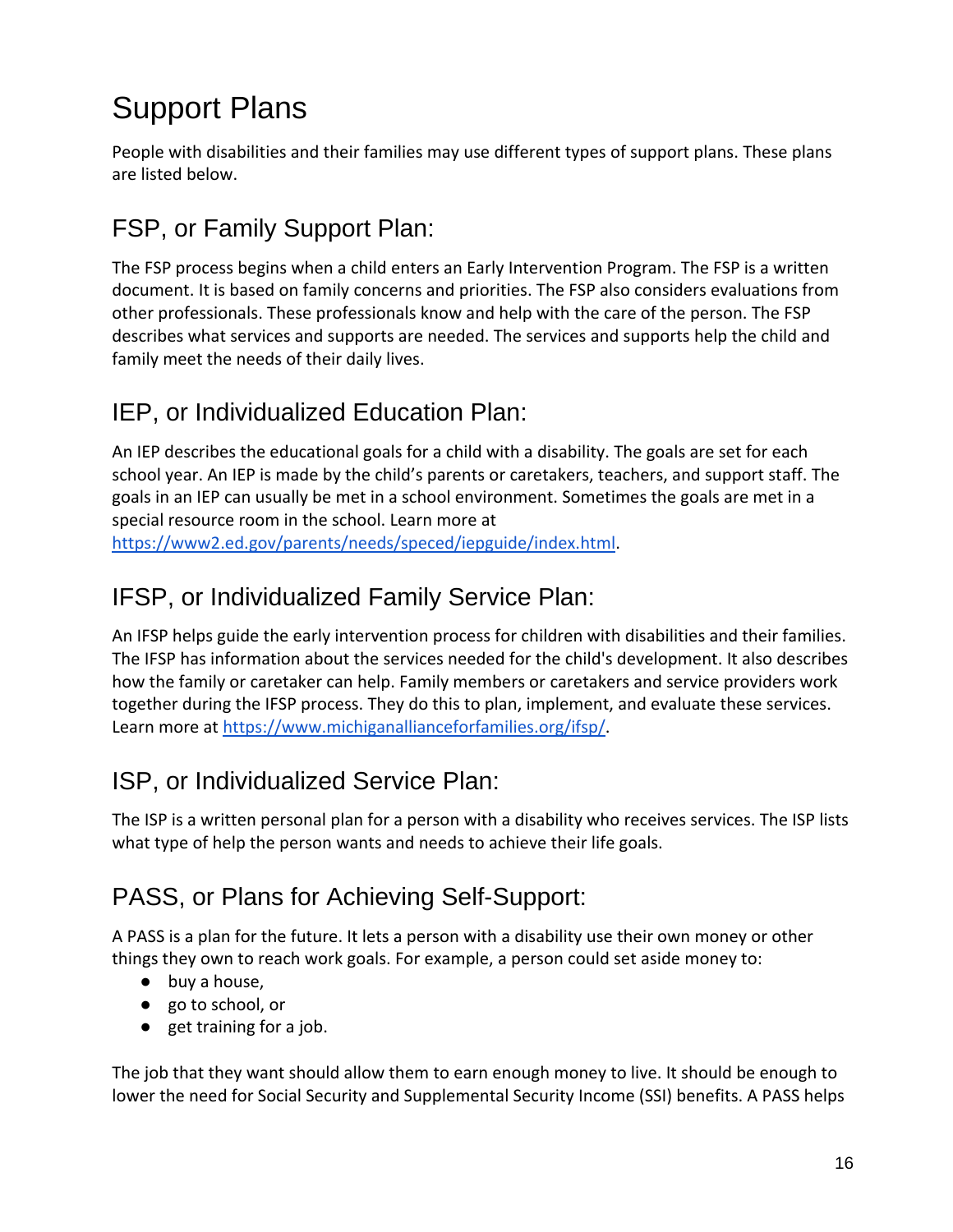a person get the items, services, or skills they need to reach their goals. Learn more at: [https://www.ssa.gov/disabilityresearch/wi/pass.htm.](https://www.ssa.gov/disabilityresearch/wi/pass.htm)

## Education Terms

Below are some of the terms that are used in schools. Many UCEDDs work with families and schools. They do this to provide the best educational opportunities for children and youth with disabilities.

#### <span id="page-16-0"></span>DS, or Disability Studies:

DS is a field that includes many experts. It focuses on the contributions, experiences, history, and culture of people with disabilities. DS refers to looking at disability through social, cultural, and political lenses. DS covers the physical, mental, and psychological needs of a person. Disability is a part of the human experience. Learn more by reading about Ohio State University's Disability Studies program: [https://english.osu.edu/disability-studies.](https://english.osu.edu/disability-studies)

#### <span id="page-16-1"></span>EC, or Early Childhood:

EC refers to when a child is very young. EC programs are meant to give children the best opportunities to get ready for school and life. EC programs help children learn and relate to other people. Learn more at [http://www.zerotothree.org/.](http://www.zerotothree.org/)

#### <span id="page-16-2"></span>ECSE, or Early Childhood Special Education:

ECSE aims to meet the education needs of children with disabilities or developmental delays. ECSE is free through the public school system. It is made available through the Individuals with Disabilities Education Act (IDEA). IDEA is the same law that makes early intervention services accessible.

#### FSP, or Family Support Plan:

The Family Support Plan (FSP) is a written document. It is based on family concerns and priorities. The FSP process begins when a child is recommended to the Early Intervention Program. It considers evaluations from other professionals who help care for the person. It also lists the services and supports needed by the child and family. These services help meet the everyday needs of the child and family.

#### <span id="page-16-3"></span>FAPE, or Free Appropriate Public Education*:*

FAPE is a right of all children with disabilities in the United States. It is education that is free and appropriate for the child's grade level. FAPE keeps in mind the child's individualized education program or plan. FAPE makes sure a child with disabilities can receive the benefits of education. Learn more at [http://www.ed.gov/about/offices/list/ocr/docs/edlite-FAPE504.html.](http://www.ed.gov/about/offices/list/ocr/docs/edlite-FAPE504.html)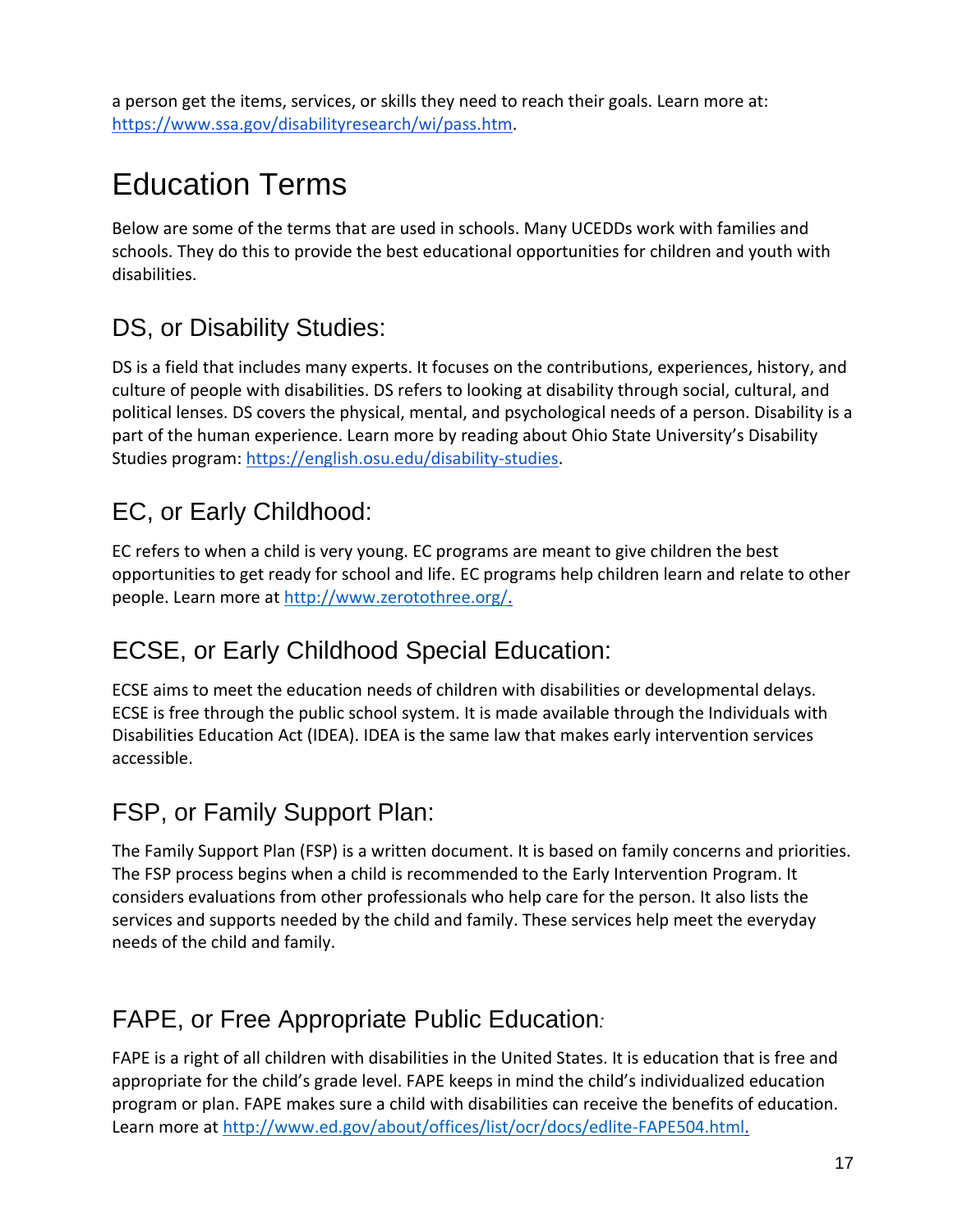#### <span id="page-17-0"></span>IEP, or Individualized Education Plan:

An IEP describes the educational goals for a child with a disability. The goals are set for each school year. An IEP is made by the child's parents or caretakers, teachers, and support staff. The goals in an IEP can usually be met in a school environment. Sometimes the goals are met in a special resource room in the school. Learn more at

<span id="page-17-1"></span><https://www2.ed.gov/parents/needs/speced/iepguide/index.html>

#### IFSP, or Individualized Family Service Plan:

An IFSP has information about the services needed to aid a child's development. The IFSP helps guide the early intervention process for children with disabilities and their families. It also describes how the family or caretaker can help. Family members, caretakers, and service providers work together during the IFSP process. They do this to plan, implement, and evaluate services.

#### <span id="page-17-3"></span>LRE, or Least Restrictive Environment:

A LRE is where a child with a disability can receive a Free Appropriate Public Education (FAPE). The FAPE is designed to meet their education needs. A LRE includes receiving education in the same classroom with other students who do not have disabilities. Learning in the LRE helps students with and without disabilities. It promotes inclusion in the learning environment. It allows all students to improve their communication and social skills. Learn more at [https://www.lrecoalition.org/.](https://www.lrecoalition.org/)

#### <span id="page-17-2"></span>IS, or Intervention Specialist:

An intervention specialist works with children and youth with disabilities. Some intervention specialists teach students life skills and how to read. Most of them work with children who have mild to moderate disabilities. The intervention specialist helps meet the child's education needs. They often use the general education curriculum. They can also use a modified curriculum.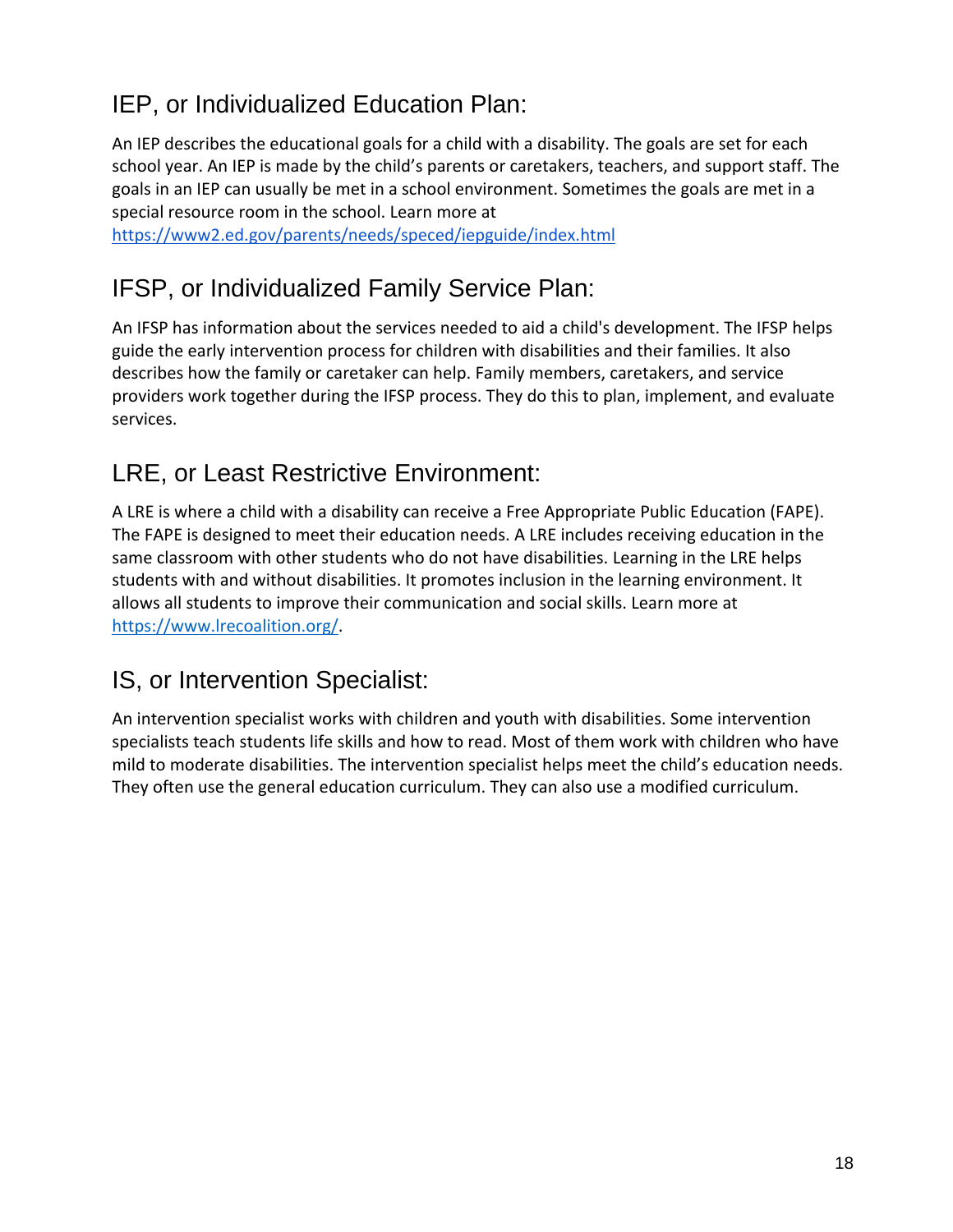## Community-Based Supports and Resources

Some of the supports and resources available in the community are listed below. People with disabilities might use them to participate in the community.

#### <span id="page-18-0"></span>BWE, or Blind Work Expenses:

BWE are costs that come up for people who are blind. Some examples include:

- Costs of service animals.
- Transportation to get to work.
- Visual aids.
- Braille translations.

<span id="page-18-1"></span>Learn more at [https://secure.ssa.gov/poms.nsf/lnx/0500820535.](https://secure.ssa.gov/poms.nsf/lnx/0500820535)

#### COLA, or Cost of Living Adjustment:

A COLA is an increase in the amount of money a person receives. This money comes from Social Security and Supplemental Security Income (SSI). This increase helps when it costs more to live day-to-day. Learn more at [https://www.ssa.gov/oact/cola/colasummary.html.](https://www.ssa.gov/oact/cola/colasummary.html)

#### <span id="page-18-2"></span>HMO, or Health Maintenance Organization:

An HMO provides health care opportunities to people who are enrolled in a healthcare plan. People can usually only see certain health care providers. They see them for medical care stated in their healthcare plan. Learn more at [https://www.healthcare.gov/glossary/health](https://www.healthcare.gov/glossary/health-maintenance-organization-hmo/)[maintenance-organization-hmo/.](https://www.healthcare.gov/glossary/health-maintenance-organization-hmo/)

#### <span id="page-18-3"></span>ILS, or Independent Living Services Programs:

ILS programs support options for community living and independence. ILS programs are for people with disabilities. ILS programs are based on the belief that all people can:

- live with dignity,
- make their own choices, and
- participate fully in society.

These programs provide tools, resources, and supports. These tools help people with disabilities to be fully included in their communities. These tools also help to promote equal opportunities, self-determination, and respect. Learn more at [https://acl.gov/ils-programs.](https://acl.gov/ils-programs)

#### <span id="page-18-4"></span>IRWE, or Impairment-Related Work Expenses:

An IRWE is a cost for an item or service. A person with a disability may need these items or services for work. Examples of IRWEs include:

- transportation needed to get to work, or
- a service animal.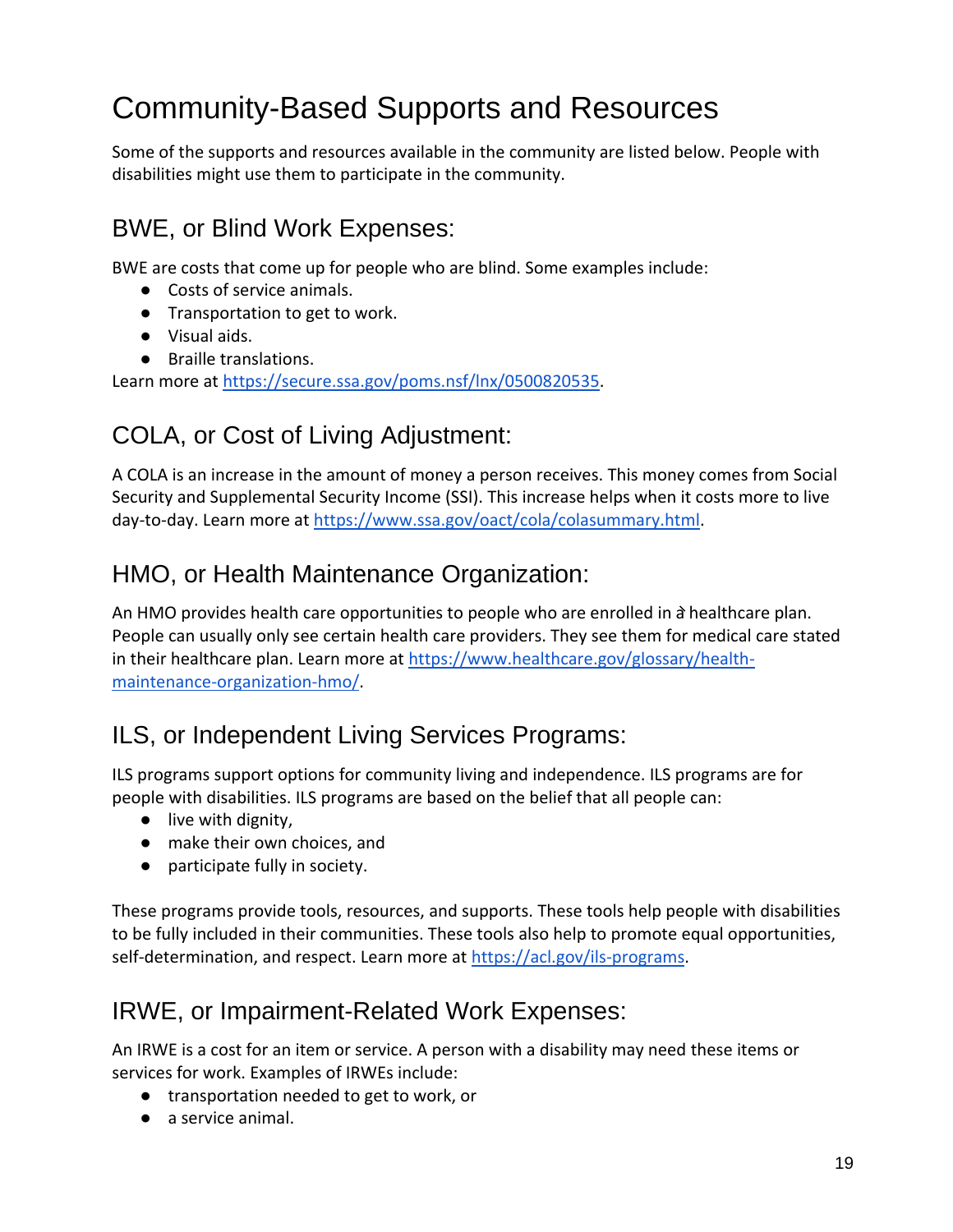<span id="page-19-0"></span>Learn more at [https://www.ssa.gov/ssi/spotlights/spot-work-expenses.htm.](https://www.ssa.gov/ssi/spotlights/spot-work-expenses.htm)

#### LBPD, or Library for the Blind and Physically Disabled:

The LBPD provides recorded books and magazines that are free to borrow. The LBPD also lets you borrow equipment to play recorded materials. You can also borrow large print books and described videos. Learn more about Ohio's Library for the Blind and Physically Disable at [https://cpl.org/aboutthelibrary/ohio-library-for-the-blind-physically-disabled/.](https://cpl.org/aboutthelibrary/ohio-library-for-the-blind-physically-disabled/)

#### <span id="page-19-1"></span>PCA, or Personal Care Attendant:

A PCA helps a person with basic daily activities. These activities can include:

- getting in or out of bed,
- bathing,
- dressing,
- driving to do errands like shopping, or
- do cleaning.

<span id="page-19-2"></span>PCAs help persons with disabilities to be more active and independent and live in the community.

#### SSDI, or Social Security Disability Insurance:

SSDI is one of the largest Federal programs. SSDI pays benefits to individuals and certain members of their families if they are insured. To be insured, a person must have worked for a certain amount of time. They must have also paid into Social Security taxes. Those who may qualify for benefits include:

- people who have a disability and
- meet certain medical criteria.

<span id="page-19-3"></span>SSDI is run by the Social Security Administration. Learn more at [http://www.ssa.gov/disability/.](http://www.ssa.gov/disability/)

#### SSI, or Supplemental Security Income:

SSI is a federal program that supplements income. SSI is designed to help aged, blind, and people with disabilities who have little or no income. SSI gives people money to meet basic needs. Some examples include food, clothing, and shelter. Those who may qualify for benefits include:

- people who have a disability and
- meet certain medical criteria.

SSI is run by the Social Security Administration. Learn more at [https://www.ssa.gov/disability/.](https://www.ssa.gov/disability/)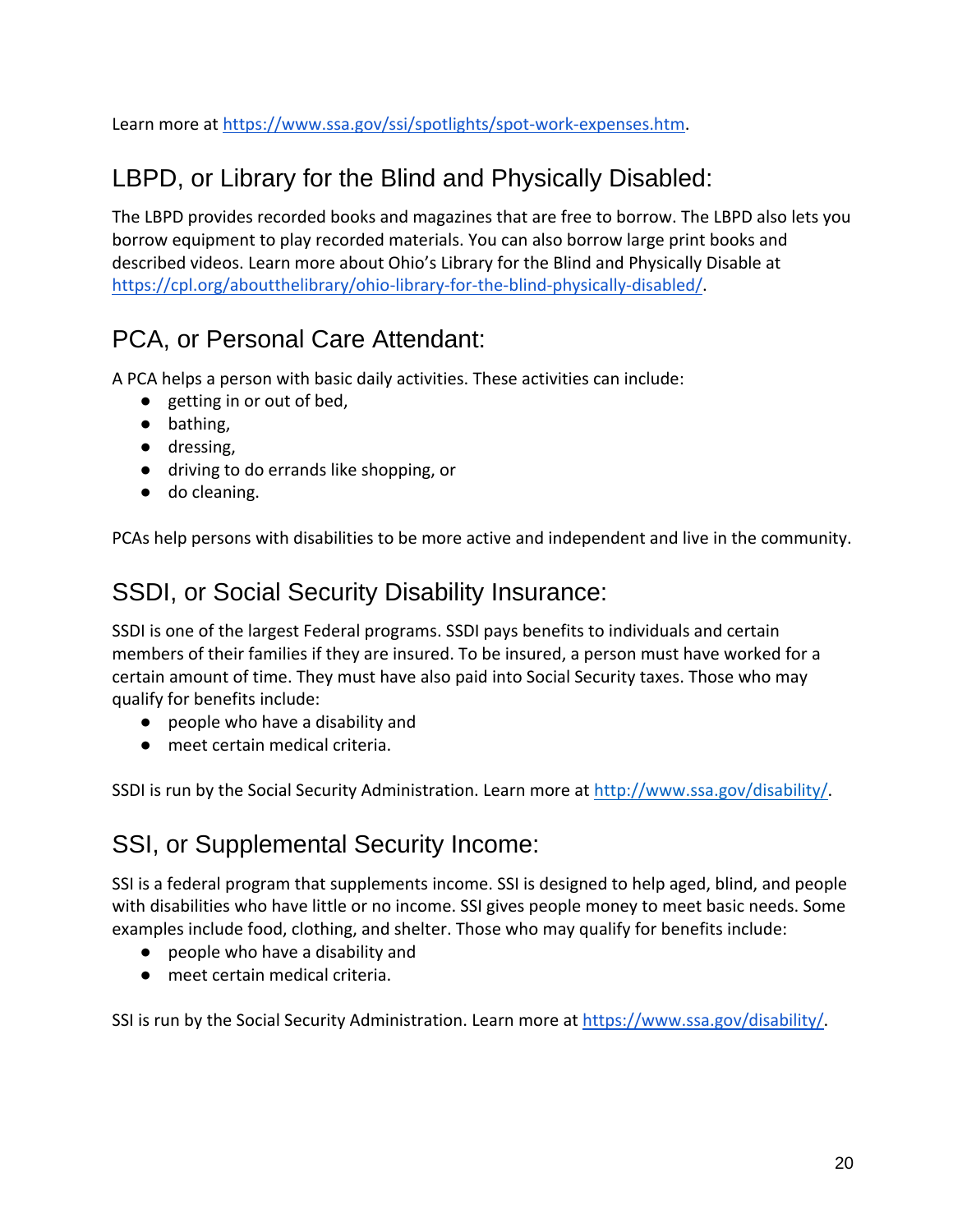## Professional Supports

People with disabilities might use professional supports and resources. These supports help them participate in the community. Examples of these professional resources are listed below.

#### <span id="page-20-0"></span>COTA, or Certified Occupational Therapist:

COTAs have finished their education and taken exams to teach them how to be Occupational Therapists (OT). This means they are certified. A COTA also continues to learn more. They take classes to learn what is new and changing in their field. Learn more at [https://www.nbcot.org/.](https://www.nbcot.org/)

#### <span id="page-20-1"></span>DSP, or Direct Support Professional:

A DSP is a person who works with a person with an intellectual or developmental disability. DSPs support and empower the person to live the life they choose. A DSP helps the person to do things on their own. DSPs help with things like going grocery shopping or paying the cashier. Learn more at<https://thearc.org/policy-advocacy/direct-support-professionals/>**.**

#### IS, or Intervention Specialist:

An intervention specialist works with children and youth with disabilities. Some intervention specialists teach students life skills and how to read. Most of them work with children who have mild to moderate disabilities. The intervention specialist helps meet the child's education needs. They often use the general education curriculum. They can also use a modified curriculum.

#### <span id="page-20-2"></span>OT, or Occupational Therapy:

OT helps people achieve independence in their lives. OT helps people to develop skills needed to live independently. OT services usually include:

- Customized treatment programs to improve a person's ability to perform daily activities
- Home and job site evaluations with recommendations for adaptation
- Performance skills assessments and treatment
- Adaptive equipment recommendations and usage training
- Guidance to family members and caregivers

Learn more at [https://www.aota.org/.](https://www.aota.org/)

#### PCA, or Personal Care Attendant:

A PCA helps a person with basic daily activities. These activities can include:

- getting in or out of bed,
- bathing,
- dressing,
- driving to do errands like shopping, or
- do cleaning.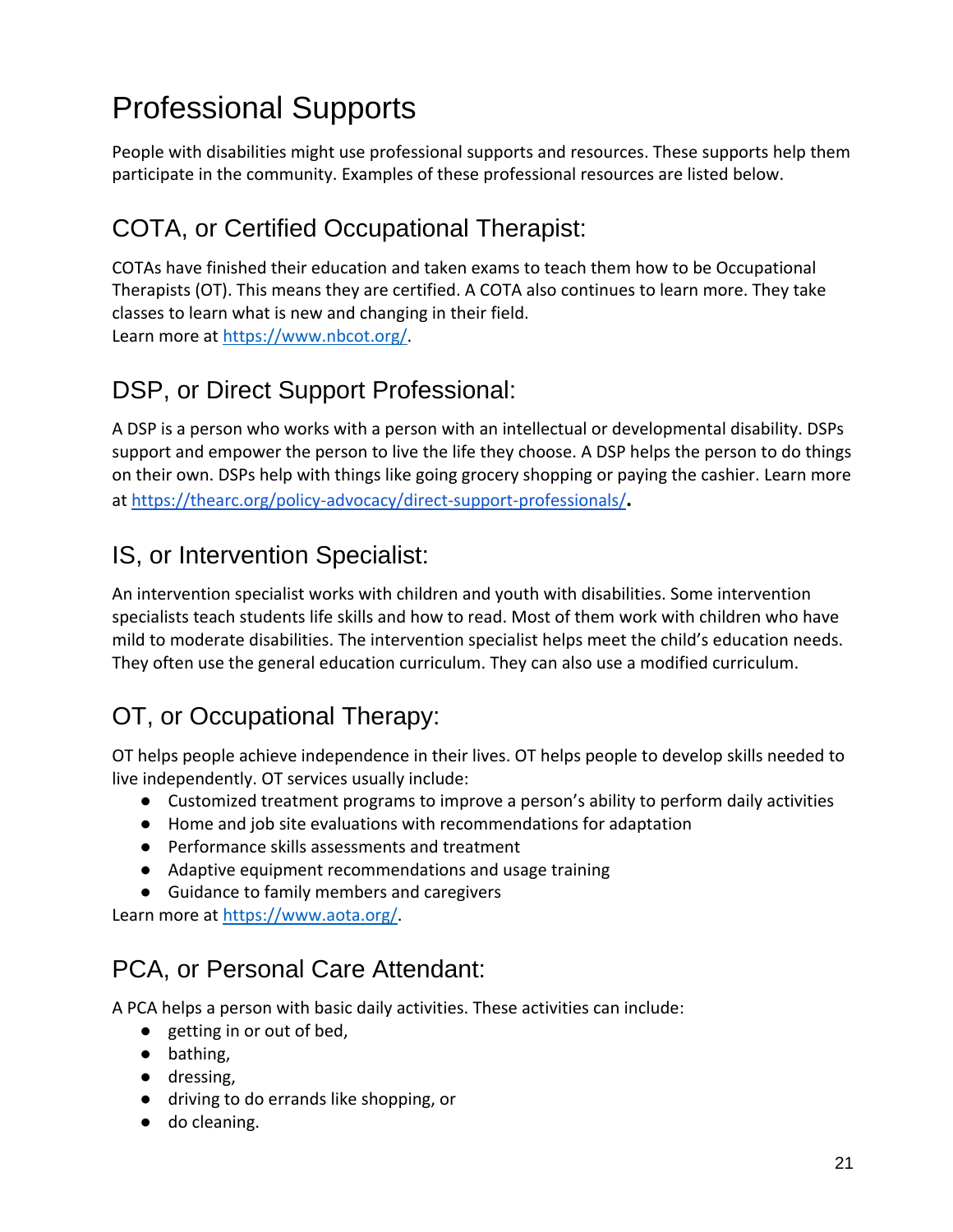<span id="page-21-0"></span>PCAs help persons with disabilities to be more active and independent and live in the community.

#### SW, or Social Worker:

Social work is a profession for those who want to help people improve their lives. SWs help people to:

- Live well in their environment.
- Deal with their relationships.
- Solve personal and family problems.

SWs often work with people who have a life-threatening disease or a social problem. SWs work with people who may be dealing with:

- A lack of housing.
- Unemployment.
- A serious illness.
- A disability.
- Substance abuse.

SWs also help families that have serious problems at home. These problems sometimes involve the abuse of a child, husband, or wife. Learn more at [https://www.bls.gov/ooh/community-and](https://www.bls.gov/ooh/community-and-social-service/social-workers.htm)[social-service/social-workers.htm.](https://www.bls.gov/ooh/community-and-social-service/social-workers.htm)

#### <span id="page-21-1"></span>VR, or Vocational Rehabilitation:

VR agencies help people with disabilities prepare for jobs. They also help assess the type of work that is best for the person. Each state has its own way of accomplishing these tasks. Learn more at [https://www.naric.com/?q=en/FAQ/what-vocational-rehabilitation.](https://www.naric.com/?q=en/FAQ/what-vocational-rehabilitation)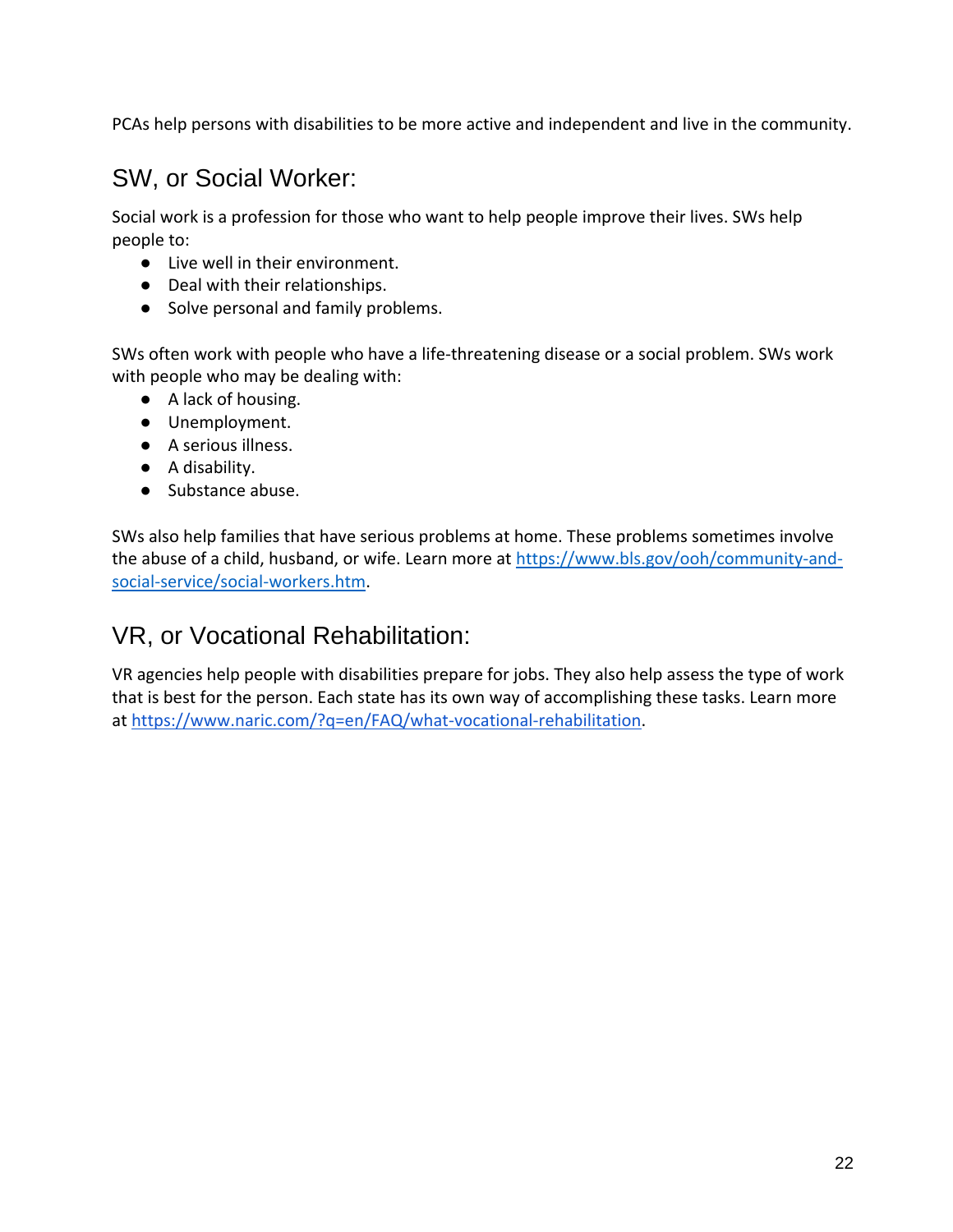## Tools

Below are tools that may be used by people with and without disabilities. These tools are used by people to participate in their communities.

#### <span id="page-22-0"></span>ASL, or American Sign Language:

ASL is a visual-spatial language. It is used by the Deaf community in the United States and Englishspeaking parts of Canada. It is the native language of many Deaf people. It is also used by some hearing children born into Deaf families. ASL does not use grammar used by English. ASL is not a broken, mimed, or gestured form of English. Learn more at [https://www.nidcd.nih.gov/health/american-sign-language.](https://www.nidcd.nih.gov/health/american-sign-language)

#### AT, or Assistive Technology

AT is technology used by people with disabilities. AT helps people with disabilities perform tasks or activities that might be hard or impossible otherwise. Examples of assistive technology include:

- Communication boards
- Screen readers
- Wheelchairs
- Pencil holders
- Computer software

Learn more about your state's AT program at: https://www.at3center.net/repository/atactinformation

#### <span id="page-22-1"></span>FC, or Facilitated Communication:

FC is a way to help people with communication disorders. FC refers to using your hands with a communication device. Communication devices can include:

- Picture boards.
- Speech synthesizers.
- Keyboards.

In FC, a person, or facilitator, offers emotional and physical support. Sometimes the FC will keep the user's hand, wrist, or arm steady. This helps them as they point toward the communication device. Learn more at [https://www.asha.org/policy/ps2018-00352/.](https://www.asha.org/policy/ps2018-00352/)

#### <span id="page-22-2"></span>SE, or Signed English:

Some teachers use Signed English (SE), which uses vocabulary from American Sign Language (ASL). Words that do not carry information, like "to", "the", and "am", are often removed. Word endings, like -ed, -s, and -ment are also removed when using SE. This means that the person can speak more easily while signing. It helps the signer keep pace with spoken English.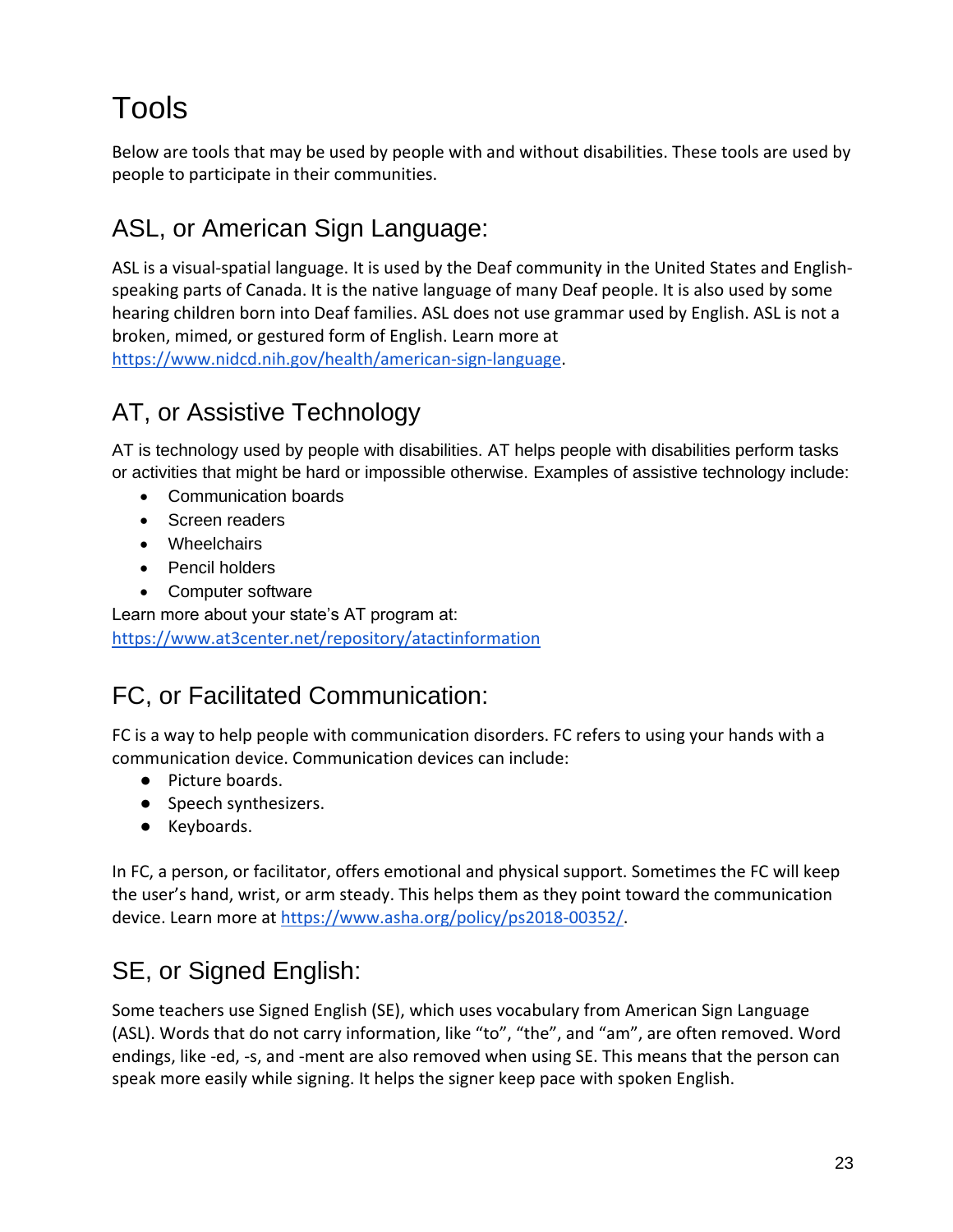#### <span id="page-23-4"></span>TDD, or Telecommunication Device for the Deaf:

A TDD is a device used by people with hearing and speech impairments. These people cannot use a standard telephone. TDDs are sometimes known as TTY (for Teletypewriter) or TT (for Text Telephone).

## Other National Organizations

Below is a list of other national associations. These organizations might be important to the work of UCEDDs.

#### <span id="page-23-0"></span>AAIDD, or American Association on Intellectual and Developmental Disabilities:

AAIDD promotes:

- progressive policies,
- sound research,
- effective practices, and
- human rights for people with disabilities.

<span id="page-23-1"></span>Learn more at [http://www.aaidd.org/.](http://www.aaidd.org/)

#### ACLD, or Association for Children with Learning Disabilities:

ACLD is a not-for-profit, private, educational organization. Their mission is to provide opportunities for children and adults with autism and learning and developmental disabilities. The goal of ACLD is for people to pursue enviable lives. ACLD promotes independence. ACLD also helps to build supportive community relationships. Learn more at [http://www.acldonline.org.](http://www.acldonline.org/)

#### <span id="page-23-2"></span>The Arc:

The Arc is the national organization of and for people with disabilities and their families. It is devoted to improving supports and services for people with disabilities and their families. The Arc also advocates for people with disabilities and their families. The Arc advocates for people and families at the Federal level. Learn more at [http://www.thearc.org/.](http://www.thearc.org/)

#### <span id="page-23-3"></span>ASA, or Autism Society of America:

The ASA was founded in 1965. The ASA increases public awareness about autism. They also help to reduce barriers for people with autism. They also help families and caretakers of people with autism. The ASA works with the professionals who work with people with autism. The ASA provides:

- information and education,
- supports research, and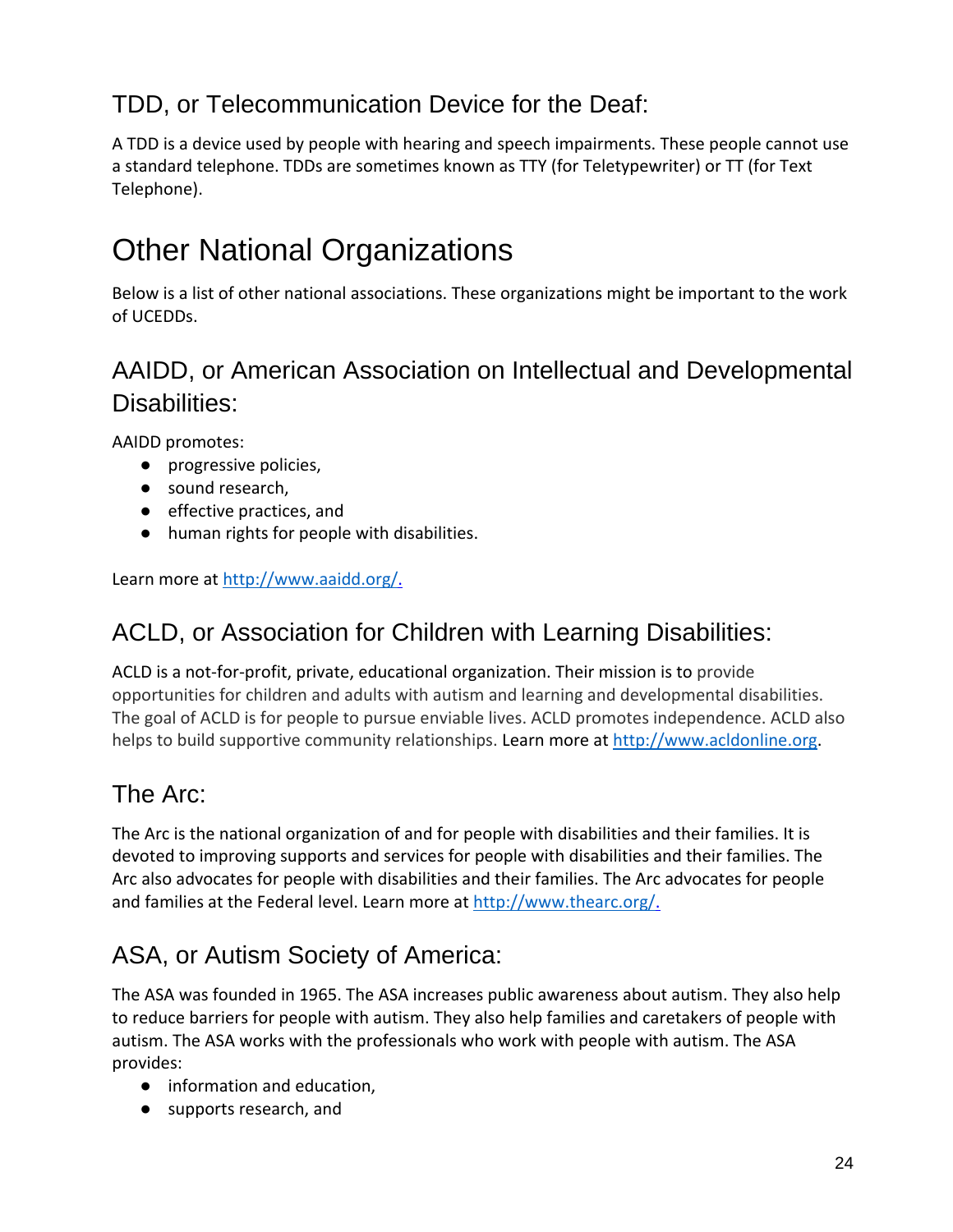● advocates for programs and services for the autism community.

<span id="page-24-0"></span>Learn more at http://www.autism-society.org.

#### ASAN, or the Autistic Self Advocacy Network

ASAN is a national nonprofit run by and for autistic people. It advocates for autistic people. ASAN makes sure that autistic voices are heard across the nation in conversations about autistic people. They live by the saying "Nothing About Us Without Us!" ASAN advocates for policies. They also provide leadership trainings for autistic self-advocates. Learn more at [https://autisticadvocacy.org/.](https://autisticadvocacy.org/)

#### <span id="page-24-1"></span>DIAL, Disability Information and Access Line

DIAL is a phone number you can call to help people with disabilities get vaccinated.

The DIAL's trained staff is standing by to:

- Help find local vaccination locations
- Assist with making vaccination appointments
- Connect callers to local services such as accessible transportation to overcome barriers to vaccination.

<span id="page-24-2"></span>Learn more at [https://acl.gov/DIAL.](https://acl.gov/DIAL)

#### F2Fs, Family-to-Family Health Information Centers

F2Fs are family-led centers. They provide information, education, and support to families of children and youth with special healthcare needs. To learn more visit <https://familyvoices.org/lfpp/f2fs/>

#### LDA, or Learning Disabilities Association:

LDA is a large non-profit volunteer organization. It advocates for people with learning disabilities. Members of the LDA include:

- people with learning disabilities,
- family members,
- professionals, and
- advocates.

<span id="page-24-3"></span>Affiliates work with LDA members. Learn more at [https://ldaamerica.org/.](https://ldaamerica.org/)

#### NADS, or National Association for Down Syndrome:

NADS gives counseling and support. NADS does this for parents of infants who are newly diagnosed with Down syndrome. NADS also advocates for people with Down syndrome. NADS has referral and information services. NADS sponsors conferences and educational programs for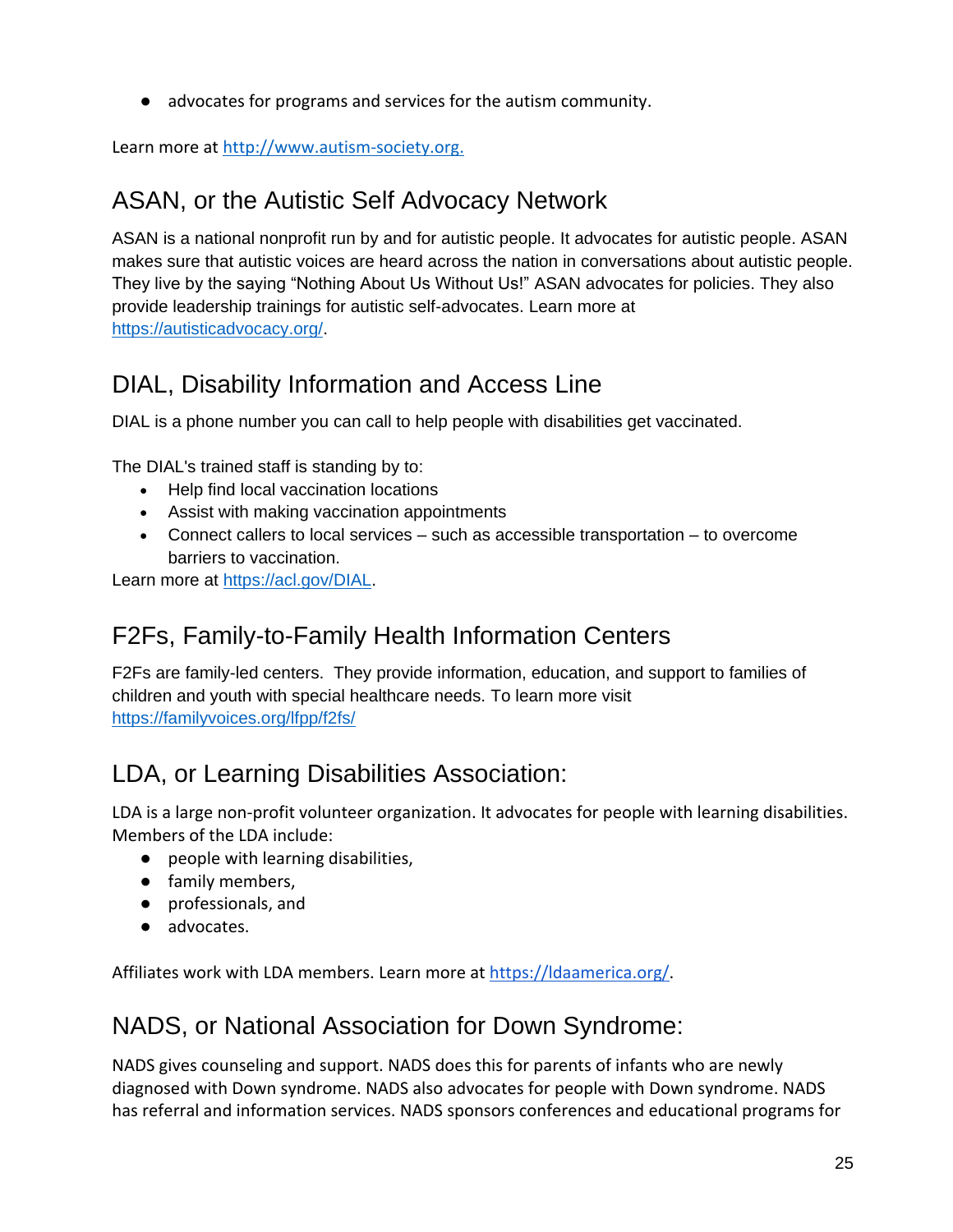parents and professionals. NADS delivers health and psychosocial services and therapeutic programs. They do this for children, teenagers, and adults with Down syndrome. Learn more at [http://www.nads.org/.](http://www.nads.org/)

#### <span id="page-25-0"></span>NDSC, or National Down Syndrome Congress:

The NDSC is a national advocacy organization for people with Down syndrome. They offer leadership in all areas related to people with Down syndrome. NDSC is a major source of support and empowerment. They empower people with Down syndrome and their families and caretakers. Learn more at [http://www.ndsccenter.org/.](http://www.ndsccenter.org/)

#### <span id="page-25-1"></span>NDSS, or National Down Syndrome Society:

The NDSS works with people with Down syndrome. The NDSS helps people with Down syndrome to achieve their fullest potential. The NDSS does this through education, research and advocacy. Learn more at [http://www.ndss.org/.](http://www.ndss.org/)

#### <span id="page-25-2"></span>NPIN, or National Parent Information Network:

NPIN is also known as the Parent-to-Parent program. It is a program that connects parents and families of children with disabilities within a state. They help by:

- Sharing information.
- Providing resources.
- Giving parents support.

<span id="page-25-3"></span>Learn more at [https://www.p2pusa.org/.](https://www.p2pusa.org/)

#### SABE, or Self Advocates Becoming Empowered:

SABE is a national self-advocacy organization. SABE has 9 elected regional representatives. SABE's goals are to:

- Make self-advocacy available at all stages of life.
- Make self-advocacy available in every state.
- Promote self-advocacy in education, the workplace, and living in the community.
- Work, advocate, and speak out on legislation for people with disabilities.
- Close institutions for people with disabilities.
- Build community supports.

Learn more at [http://www.sabeusa.org/.](http://www.sabeusa.org/)